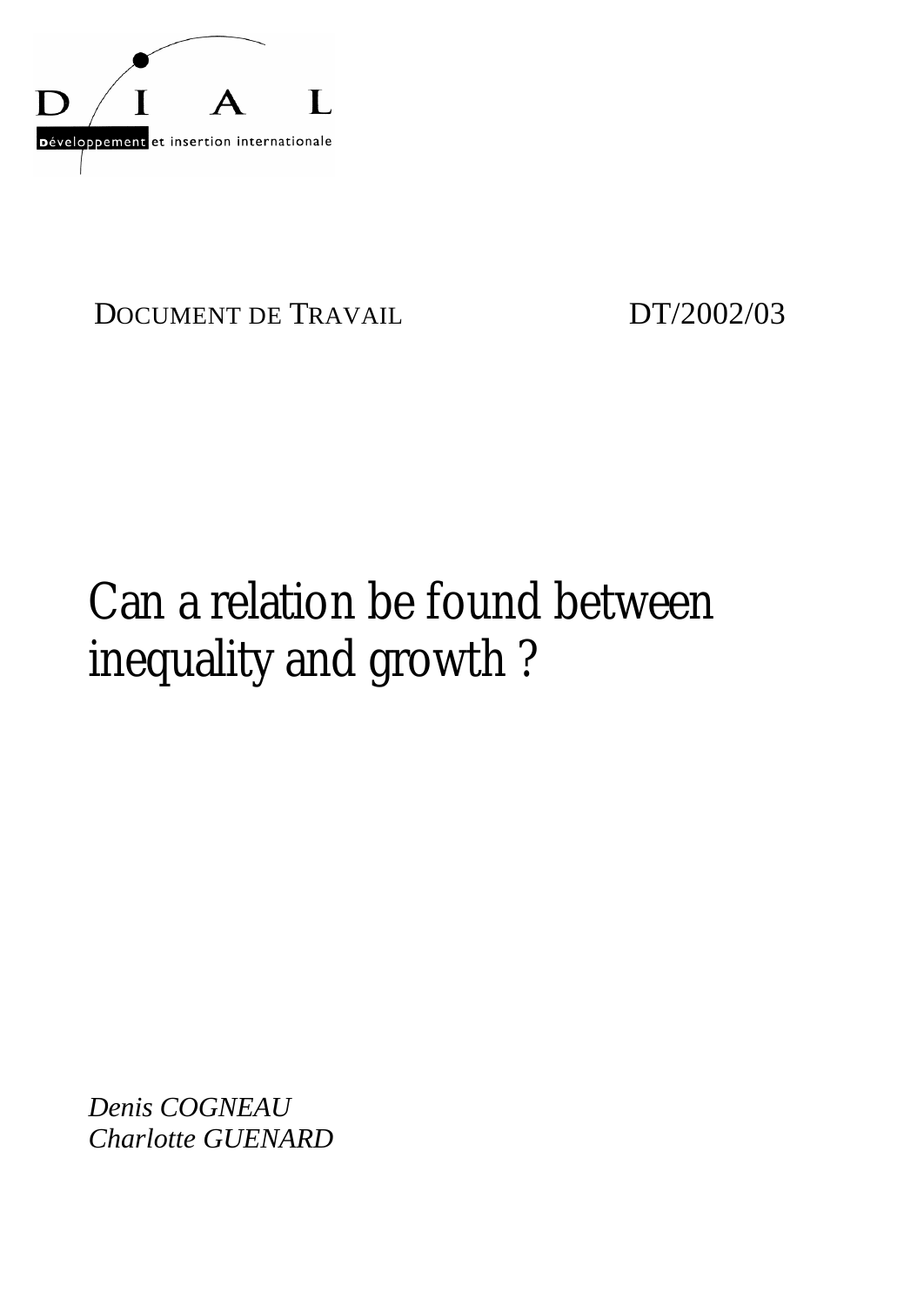# **CAN A RELATION BE FOUND BETWEEN INEQUALITY AND GROWTH** <sup>1</sup> **?**

Denis Cogneau (IRD et DIAL) Charlotte Guénard (IEP Paris et DIAL)

e-mail : cogneau@dial.prd.fr guenard@dial.prd.fr

# **Document de travail DIAL / Unité de Recherche CIPRE** Janvier 2002

# **RESUME**

Ce travail revient sur l'économétrie de la relation entre inégalités et croissance, à l'échelle macroéconomique des pays. Il s'intéresse particulièrement aux conséquences des choix de spécification, de la méthode d'estimation et de la sélection de l'échantillon. Il conclut à l'absence d'une relation robuste allant des inégalités de revenu vers la croissance du produit par tête ou vers l'investissement physique et humain. Une relation de causalité inverse, conforme à la philosophie de la courbe de Kuznets, paraît mieux assise. En tout état de cause, les stratégies de développement nationales et les configurations structurelles et historiques de chaque société conservent une place très large pour déterminer les évolutions conjointes du revenu et de sa répartition.

# **ABSTRACT**

l

This work takes a new look at the econometrics of the national-level macroeconomic relationship between inequality and growth. It focuses, in particular, on the effects of specification choices, estimation method and sample selection. It concludes that there is no robust relation running from income inequality to per capita product growth or physical and human investment. There would seem to be more grounds for an inverse causal relation in keeping with the Kuznets curve philosophy. In any case, the national development strategies and structural and historical configurations of each society still play a major role in determining concurrent changes in income and its distribution.

<sup>&</sup>lt;sup>1</sup> Our thanks go to the participants in the DIAL-Paris I development economics seminar, and the members of the CREST Macroeconomics Lab Working Group, especially Stéphane Grégoir. The usual disclaimer applies..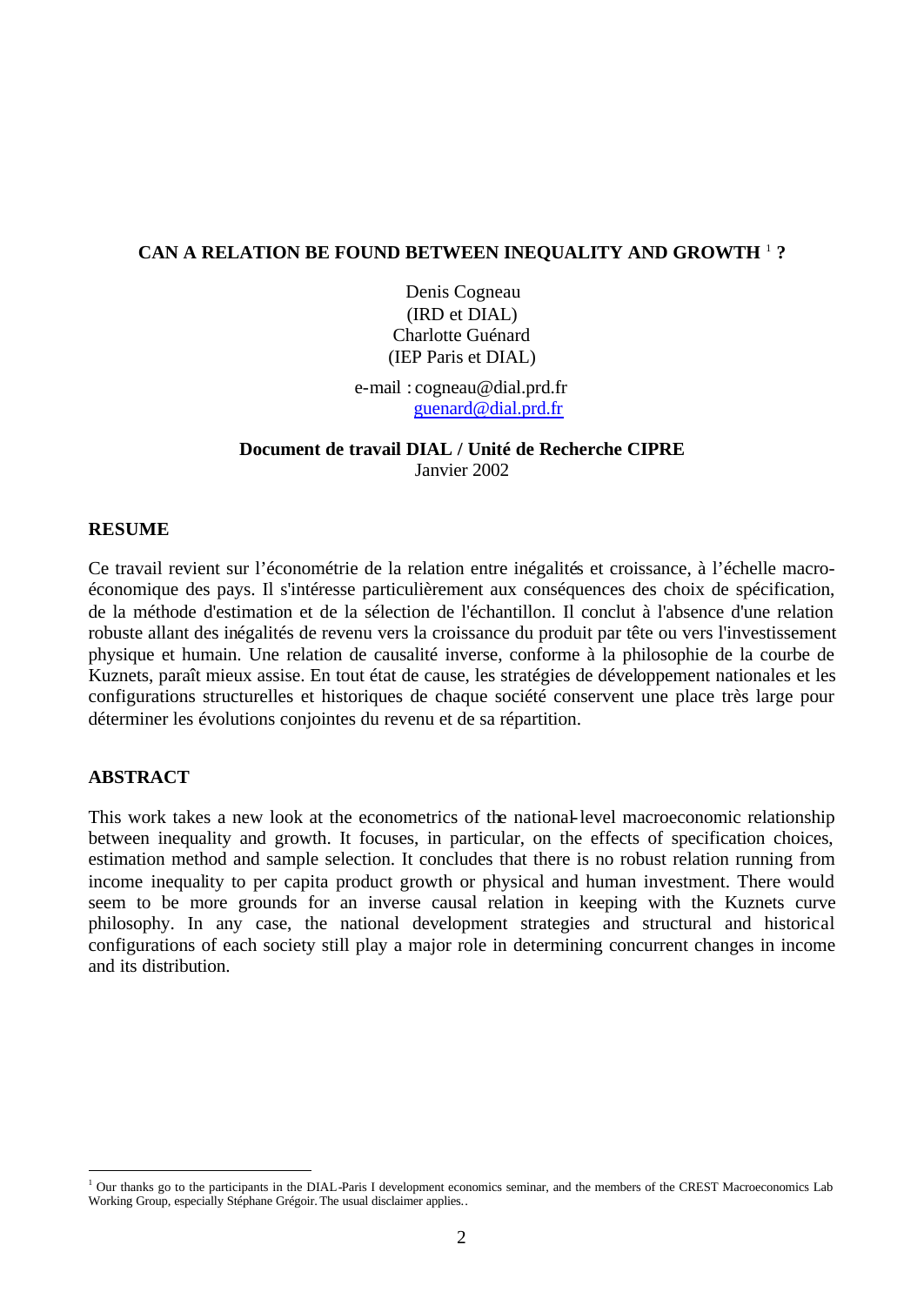# **Content**

| 1.                                                                        |
|---------------------------------------------------------------------------|
| 2.                                                                        |
| <b>3.</b>                                                                 |
| DOES INEQUALITY HAVE A NEGATIVE OR POSITIVE EFFECT ON GROWTH? 13<br>4.    |
| 5.                                                                        |
| IS INEQUALITY FAVOURABLE TO EDUCATION RATES AND LOWER FERTILITY? 17<br>6. |
| 7.                                                                        |
|                                                                           |
|                                                                           |
|                                                                           |

# List of tables

| Table $n^{\circ}$ 4-2 : |  |
|-------------------------|--|
| Table $n^{\circ}$ 5-1:  |  |
| Table $n^{\circ}$ 6-1:  |  |
|                         |  |
| Table $n^{\circ}$ 7-1 : |  |
| Table $n^{\circ}$ 7-2 : |  |

# **Appendix**

| Appendix 1 : |  |
|--------------|--|
| Appendix 2 : |  |
| Appendix 3 : |  |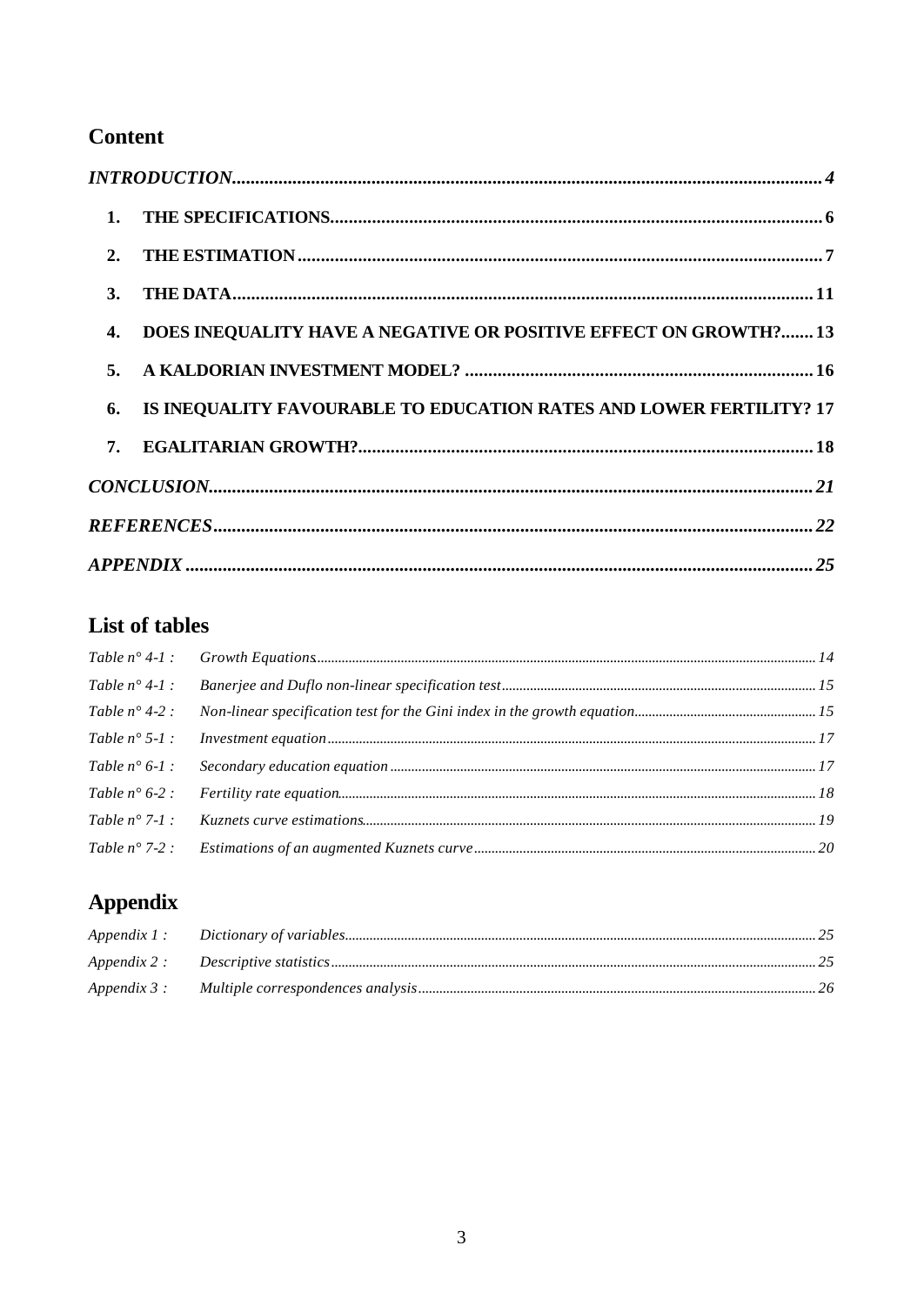## **INTRODUCTION**

Economics has long been looking at the link between distribution and production. The leading historical theories of production and allocation of resources are also theories of resource distribution and price setting (see, e.g. Schumpeter, 1954). In the 1990s, a whole host of literature appeared on this subject close on the heels of the "new" growth theories. The World Bank's extensive international income inequality database put together by Deininger and Squire (1996) prompted a new series of econometric studies on the question. This paper is part of this series. It takes a new look at a number of stylised facts put forward by the theoretical literature. It studies, in particular, the effects of specification choices, estimation method and sample selection. It concludes that there is no robust relation running from income inequality to per capita product growth or physical and human investment and that there would appear to be more grounds for an inverse causal relation.

From the 1960s to the early 1990s, many papers were produced on this growth-to-inequality causality in the tradition of Kaldor (1956) and Kuznets (1955). For example, the Solow-based models produced by Stiglitz (1969) and then Bourguignon (1981 and 1990) discussed the conditions for finding a Kuznets curve and, more generally, the hypotheses whereby growth could create or absorb income inequality. In the 1970s and 1980s, cross-section data gathered on the developing countries appeared to corroborate the Kuznets curve (Adelman and Morris, 1973; Ahluwahlia, 1976; and Papanek and Kyn, 1986). However, it gradually became clear that the estimates were sensitive to tested functional forms and sample content (Anand and Kanbur, 1993a and 1993b). With cross-section data, however, the curve displayed a certain amount of resistance once the effect of other demographic variables, human capital and dualism, had been controlled for (Barro, 1999; Higgins and Williamson, 1999; and Bourguignon and Morrisson, 1999). Nevertheless, it did not pass the longitudinal data test as easily (Fields and Jakubson, 1994; and Li, Squire and Zou, 1998). Theoretical models continue to be based on this curve (e.g. Galor and Tsiddon, 1997; and Dahan and Tsiddon, 1998).

In the 1990s, economists turned their attention to the inverse causal relation from inequality to growth. In 1991, growth econometrics produced a new stylised fact: a negative relation between the "initial" inequality and long-run growth (Person and Tabellini, 1994; Alesina and Rodrik, 1994; Bourguignon, 1993; Birdsall, Sabbot and Ross, 1995; Clarke, 1995, Perotti, 1996; Galor and Zang, 1997). Many theoretical models were built to explain this regularity, whose robustness was taken as read for a while (see especially Clarke, 1995). Yet, as with the Kuznets curve, the "new curve" soon proved to be fragile, even on cross-section data (Fishlow, 1996; and Barro, 1999). The longitudinal analysis made by Forbes (2000) suggested a converse relation, i.e. inequality favourable to growth. Banerjee and Duflo (2000) posited that it was the variation in inequality, notwithstanding the sign, that had a negative effect on growth. The results from these two most recent papers in the series are discussed at length in section 4.

One series of theoretical models is based on a core assumption of imperfect credit markets in the financing of physical investment projects and schooling (Loury, 1981; Banerjee and Newman, 1993; Galor and Zeira, 1993; Aghion and Bolton, 1997; Piketty, 1997; and Galor and Zang, 1997). Bourguignon (1993 and 1998) and Perotti (1998) corroborated a negative link between inequality and schooling, again using cross-section data. Person and Tabellini (1994) and Perotti (1994)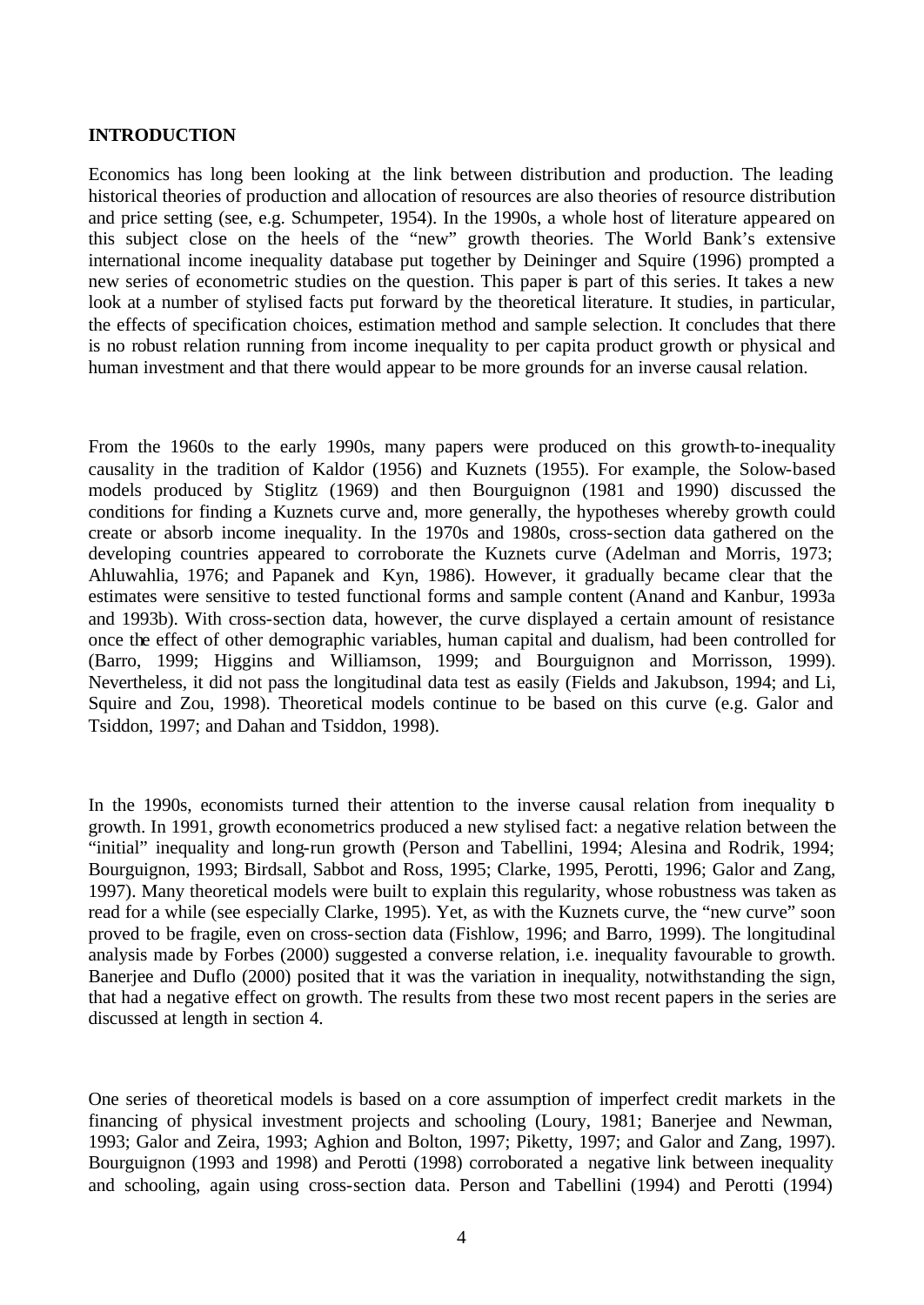posited a negative link between inequality and physical investment. However, this link was inverted by Bourguignon (1993) and invalidated by Barro (1999).

A second series of models focuses on the political economy. This was deemed especially warranted since the negative effect of inequality on growth seemed persistent despite the inclusion of physical and human investment in the econometric equations tested. The first two models were built by Person and Tabellini (1994) and Alesina and Rodrik (1994), who proposed a mechanism whereby excessive inequality induces demand for tax-distorting redistribution. This mechanism was empirically challenged by Bénabou (1996) and Perotti (1993 and 1996), who found no significant link between inequality and redistributive transfers. A less specific mechanism posited that a high level of inequality fostered political instability. Perotti (1994 and 1996) tested this correlation. Banerjee and Duflo (2000) proposed a very simple "hold-up" model in which growth opportunities are more or less efficiently exploited depending on the intensity of the distributive conflicts they create. They econometrically concluded that a non-linear relation exists between the variation in equality and subsequent growth. Last but not least, some models combine political economy mechanisms – based on different median voter variants – with credit market imperfections (Perotti, 1993; Saint-Paul and Verdier, 1993; Bourguignon and Verdier, 1997; and Lee and Roemer, 1997). These models' findings are more complicated and have not, as yet, been corroborated empirically.

Other arguments were put forward to explain a negative link between inequality and growth. Bénabou (1994 and 1996) and Durlauf (1994 and 1996) studied local externalities and social stratification in detail. Murphy, Schleifer and Vishny (1989) proposed a new explanation based on market-size effects in the presence of growing returns on scale. The effect of inequality on fertility was also considered in an extension of the Becker, Murphy and Tamura model (1990). Perotti (1996) found a positive link between inequality and fertility, which could explain how inequality weighs on growth by slowing down the demographic transition.

The theoretical literature therefore proposes a wide variety of testable specifications and the corresponding empirical literature has obtained contrasting findings to say the least. From a strictly econometric standpoint, the techniques used until recently have been rather crude. Empirical analyses are therefore subject to two types of classic econometric biases: selection biases and endogeneity biases. This is due to the limits inherent in the available data, even in the most comprehensive base to date built by Deininger and Squire (1996). The reason for these limits is that international data on income inequality are still far from complete and vary in quality even today. This has led to radical sample selection. Analyses usually look at some fifty countries, wherein the OECD countries are over-represented. In addition, the data's dynamic dimension is highly limited. Here again, this usually results in an unbalanced panel containing just a hundred-odd points for some forty countries from which the sub-Saharan African and poorest countries are virtually absent. The usable inter-temporal variance is also much lower than the inter-individual variance.

As regards the selection biases, some papers demonstrate that their findings are sensitive to the type of sample chosen even in the cross-section dimension. For example, Barro (1999) finds that the effect of inequality on growth varies by the level of initial income, being more negative for the poor countries and more positive for the rich countries. Since the use of the longitudinal dimension entails even greater sample selection, the robustness tests are restricted to either regional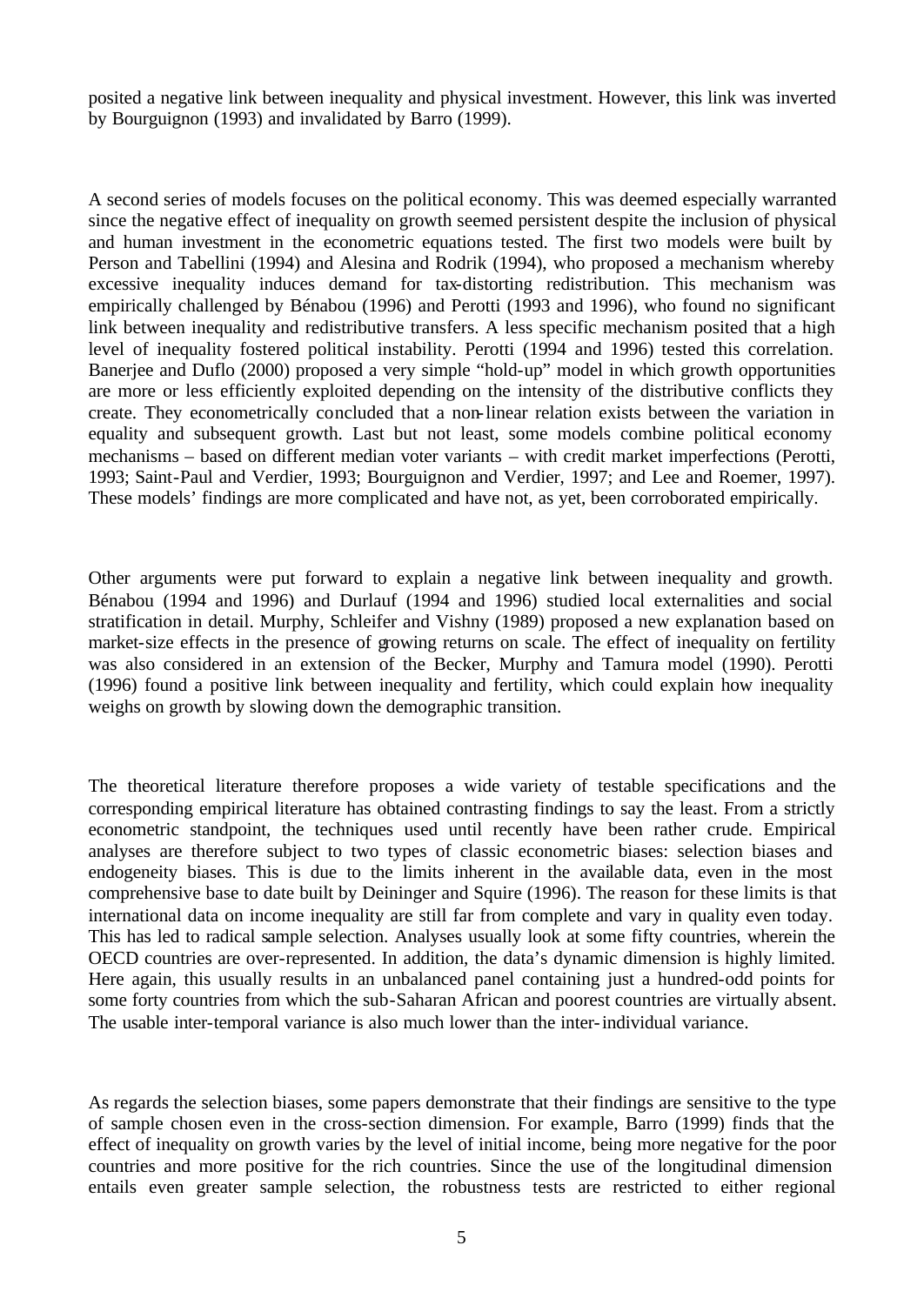particularities (especially in Latin America) or two levels of development (rich countries and poor countries). However, a descriptive analysis of the data suggests that the selection biases may well not be innocuous (see section 3 below). It would therefore seem preferable to keep as many countries as possible in the analyses. To do this, we have restricted the number of explanatory variables by choosing simple specifications and have introduced dummy variables for the missing data on inequality and their temporal variation.

The correction techniques for biases due to the presence of endogenous individual fixed effects are sensitive to measurement errors and favour short- and medium-run relations. These reservations led Barro (1999) to reject their use in growth econometrics. Yet the fact remains that the interindividual dimension completely disregards the explanatory variables' correlation with an unobserved individual effect and rules out a satisfactory test of the different theoretical assumptions. In addition to which, deviation from individual mean ("within") estimators or firstdifference estimators are inappropriate even when they are corrected for the often-large heteroskedasticity. This is because the variables' correlation with the individual-temporal disturbance is actually highly probable. Firstly, most of the models put forward entail a codetermination of growth (or GDP level) and inequality in the form of a system of simultaneous equations. Secondly, the international database variables are subject to huge measurement errors, especially as regards the developing countries. Lastly, most of the equations' specifications are autoregressive, starting with the growth equations, which systematically include the lagged GDP level – the convergence effect. These three problems were first tackled in growth econometrics (e.g. see Caselli, Esquivel and Lefort, 1996) with the use of instrumental variable estimators in the generalised method of moments (GMM). Arellano and Bond (1991), in particular, studied the GMM estimators for dynamic panel data models in detail and brought them into widespread use.

Although the econometric method used is important, the problems associated with model specification should not be overlooked. The above-mentioned empirical literature presents a wide variety of such problems.

The rest of this paper is hence structured as follows. The first section presents the specifications chosen for the econometric tests. The second section details the estimation techniques and the treatment of endogeneity and selection biases. A third section explains how the data were put together. Sections 4 to 7 present the findings of the econometric estimates of growth, physical investment, human investment and fertility equations, and also the Kuznets curve.

# **1. THE SPECIFICATIONS**

We have chosen to test a set of theoretically feasible relations between inequality and growth by examining some of the channels through which this relation could subsist.

We decided first to retest the direct effect of inequality on growth, as done by most of the previous papers (Section 4). However, a growth equation still had to be chosen. The equation chosen stems from Mankiw, Romer and Weil's specification (1992). It hence incorporates, in addition to the Gini index lagged by one period (GINI(-1)):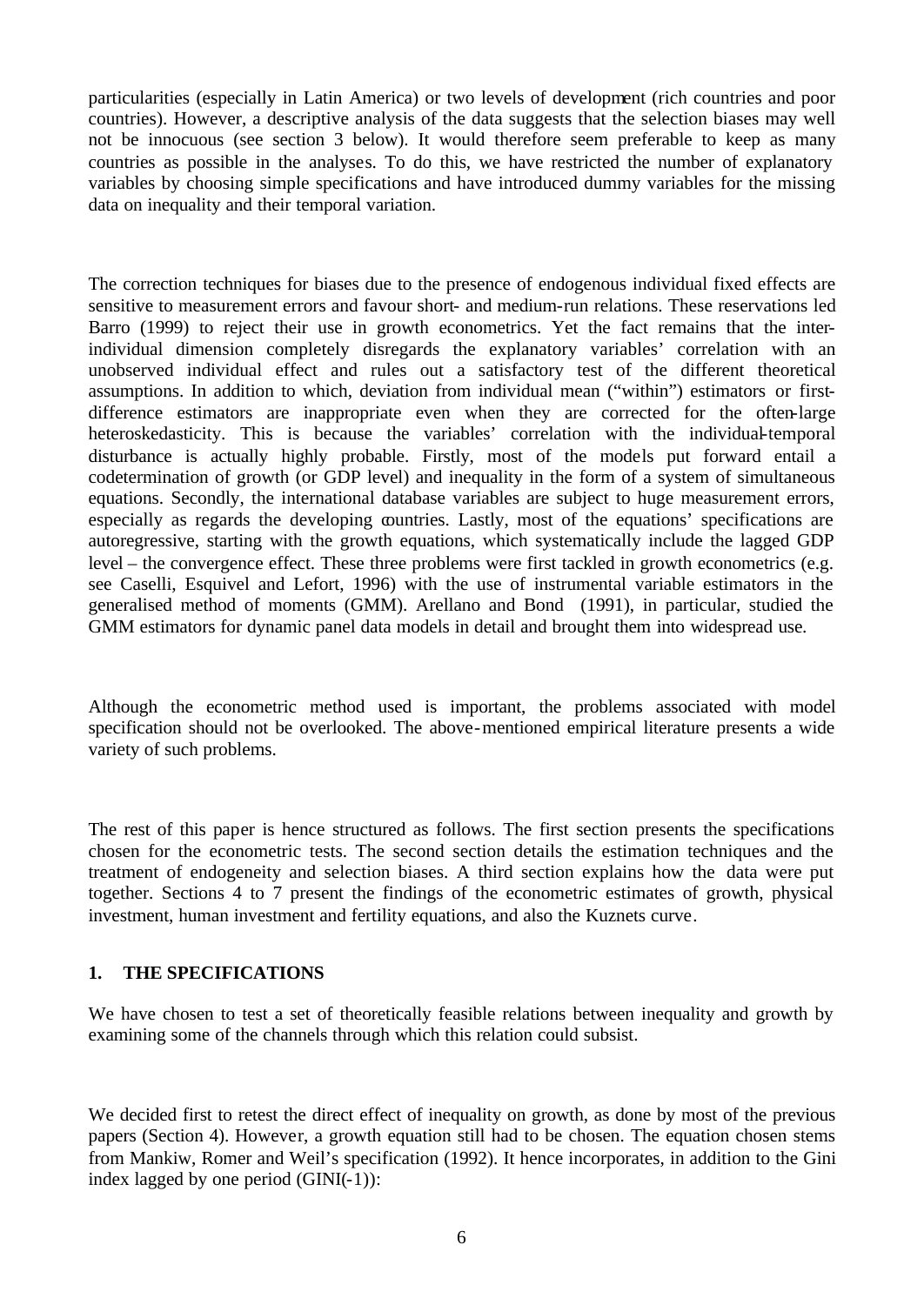(i) The convergence effect in the form of the previous GDP level, LGDP(-1);

(ii) The demographic dilution effect in the form of the logarithm of the population's annual average growth rate incremented by a 5% technological progress rate for all the countries, LGPOPC;

(iii) The effect of the logarithm of the current investment rate, LINV;

(iv) The flow of skilled manpower in the form of the logarithm of the secondary education rate lagged by two periods, SECR(-2).

We believe these last three variables to be the fundamental factors for medium-run growth. They are also each liable to be directly affected by inequality. Lastly, several non-linear specifications were tested for the Gini index using the same control variables so that we could compare our findings with Banerjee and Duflo's results (2000).

The above-mentioned theoretical models incorporating credit market imperfections suggest a negative relation between inequality and investment, physical or human depending on the case. However, a Kaldorian model finding a positive relation between the household savings ratio and household income suggests a positive relation between inequality and accumulation. We therefore endeavour to test the effect of inequality on physical and human investment. The two specifications chosen are also autoregressive. In the case of physical investment, we add in a demand-accelerator effect, which many macroeconomists consider to be one of the most robust (Section 5). In the case of human investment, we look at the primary and secondary education rate, which we associate with the per capita income level (Section 6).

In the fertility choice model, the trade-off between the number of children and their education entails the return on education and hence, indirectly, income inequality between the skilled and unskilled, as noted by Becker, Murphy and Tamura (1990). We therefore have good reason to believe that fertility depends negatively on inequality. We hence endeavour to test the impact of inequality on fertility transitions, again in an autoregressive model that adds in the per capita income level and the population's level of education (Section 6).

Last but not least, although recent empirical literature has somewhat neglected the Kuznets curve, we present a longitudinal test of causality from growth and development variables to inequality (Section 7).

# **2. THE ESTIMATION**

Three types of estimators are considered (see below). They are each heteroskedasticity-adjusted using the method proposed by White (1982). The variables are each expressed as a deviation from the period's mean, which is tantamount to taking into account a temporal fixed effect considered to be certain. The unbalanced nature of the panel, which is an additional source of heteroskedasticity, is also taken into account (Arellano and Bond, 1991).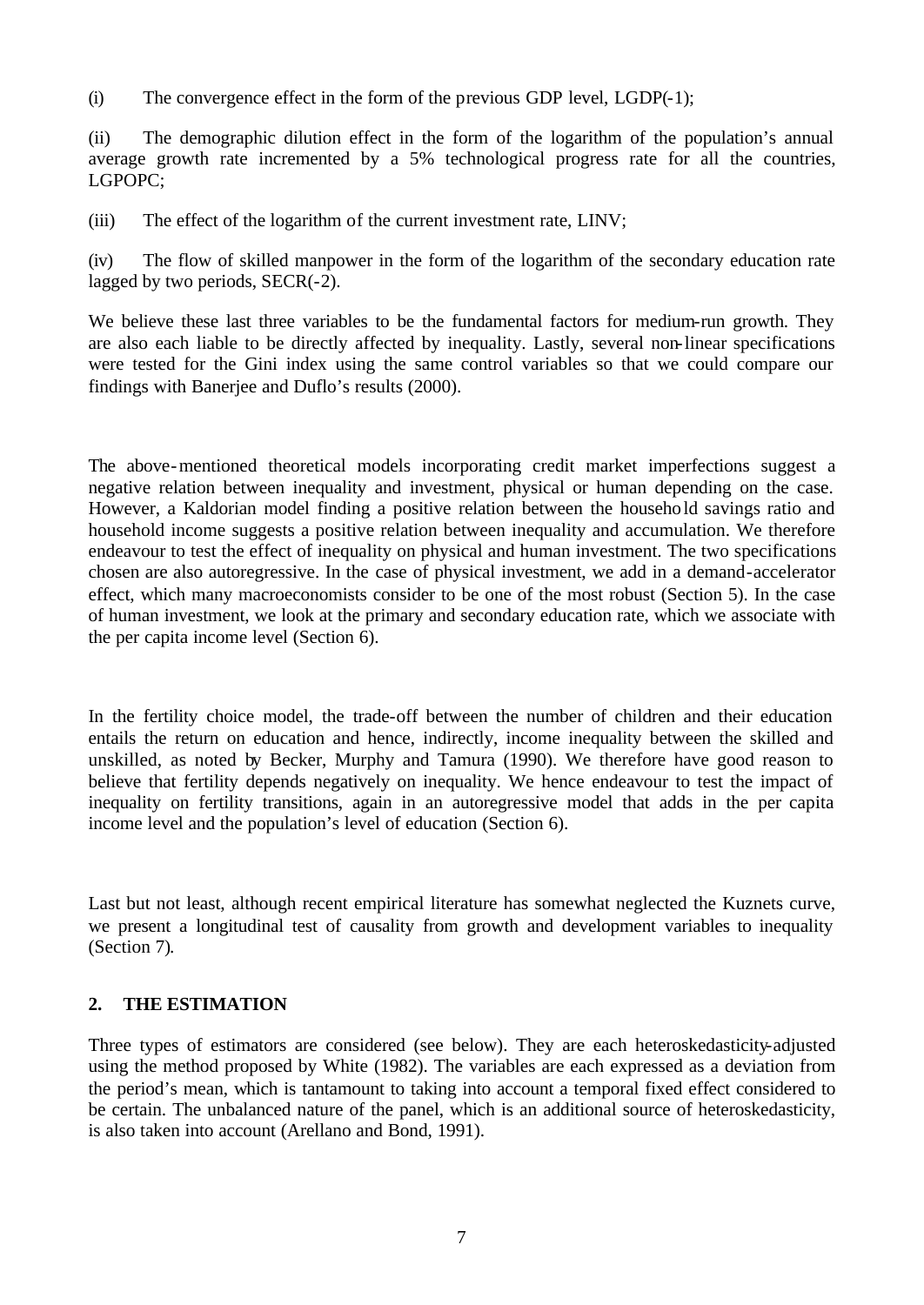In general, the estimated models are presented as follows:

$$
y_{i,t} = \mathbf{I} y_{i,t-1} + x_{i,t} \mathbf{b} + u_i + v_{i,t}
$$
 (1)

The ordinary least squares estimator in the total data dimension (OLS levels) provides a point of reference with the findings of previous studies on cross-section data. It largely favours the panel's inter-individual dimension and provides estimates similar to those that would be found by a between estimator.

In any case, these two estimators in addition to the random effects model's feasible generalised least squares estimator<sup>2</sup> are unambiguously non-convergent, given the autoregressive nature of the model:

$$
E\big|_{\mathcal{V}_{i,t-1}u_i}\big| \neq 0\tag{2}
$$

Moreover, the individual fixed effect's correlation with the other explanatory variables should not be ruled out:

$$
E(x_{i,t}u_i) \neq 0 \tag{3}
$$

Hence, for the equations considered, Hausman tests comparing the fixed effects "within" estimator with the random effects feasible generalised least squares estimator systematically reject the exogeneity of the individual effect.

The ordinary least squares estimator for the first differences (OLS FD) eliminates the individual fixed effect:

$$
y_{i,t} - y_{i,t-1} = \Delta y_{i,t} = I(y_{i,t-1} - y_{i,t-2}) + \Delta x_{i,t} \mathbf{b} + \Delta y_{i,t}
$$
 (4)

l

<sup>&</sup>lt;sup>2</sup> This estimator is a linear combination of the between estimator and the within estimator. In our case, it would probably be "between" the "OLS levels" estimator and the "OLS FD" estimator It is the main estimator used by Banerjee and Duflo, mentioned above, to test their non-linear hypothesis (see Section 4).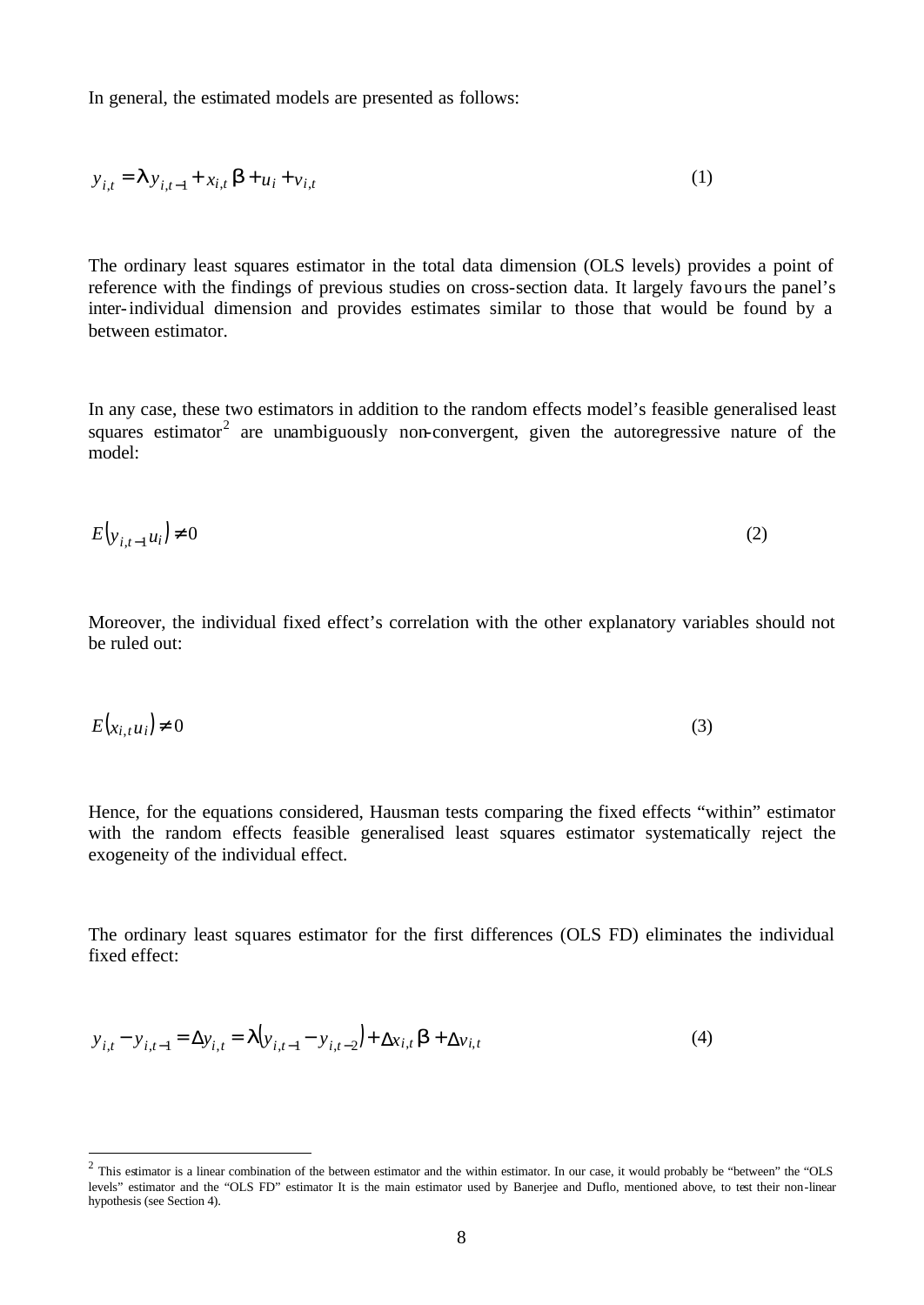This was preferred to the within estimator insomuch as it provides a point of reference for Arellano and Bond's GMM estimator, which is an IV (instrumental variable) estimator of the first differences. The FD estimator is sensitive to three types of bias: (i) an autoregressivity bias, (ii) a simultaneity bias, and (iii) measurement error biases on the explanatory variables.

The models' autoregressive nature immediately implies a correlation between the lagged endogenous variable and the first differences of the errors:

$$
E\left(\mathbf{y}_{i,t-1}\mathbf{v}_{i,t-1}\right) \neq 0 \Rightarrow E\left(\Delta \mathbf{y}_{i,t-1}\Delta \mathbf{v}_{i,t}\right) \neq 0
$$
\n(5a)

Furthermore, the simultaneous determination of certain variables, such as the growth rate and the investment rate, by unobserved temporal idiosyncratic elements could result in a correlation between the current values of the explanatory variables and the first differences of the errors:

$$
x_{i,t} = z_{i,t} \mathbf{q} + \mathbf{a}_i + \mathbf{h}_{i,t}
$$
  
\n
$$
E\left(\mathbf{v}_{i,t} \mathbf{h}_{i,t}\right) \neq 0 \Rightarrow E\left(x_{i,t} \mathbf{v}_{i,t}\right) \neq 0 \Rightarrow E\left(\Delta x_{i,t} \Delta v_{i,t}\right) \neq 0
$$
\n(5b)

Lastly, the presence of additive measurement errors on the variables, which are particularly hard to avoid in the case of inequality indices, tends to bias these variables' coefficient to zero:

$$
x_{i,t} = x_{i,t}^* + \mathbf{e}_{i,t}
$$
  
\n
$$
y_{i,t} = \mathbf{I} y_{i,t-1} + x_{i,t} \mathbf{b} + u_i + v_{i,t}^*
$$
  
\n
$$
v_{i,t}^* = v_{i,t} - \mathbf{e}_{i,t} \mathbf{b}
$$
  
\n
$$
E(x_{i,t} v_{i,t}^*) \neq 0
$$
  
\n
$$
E(\Delta x_{i,t} \Delta v_{i,t}^*) = -\mathbf{b}Var(\mathbf{e}_{i,t}) \leq 0
$$
 (5c)

The GMM(n) estimator proposed by Arellano and Bond (1991) provides a way of dealing with these three sources of bias by instrumenting the first differences of these variables using the variables' levels lagged by 2 to (n) periods. This estimator makes the two assumptions (6a) and (6b).

The variables are first predetermined by at least one period; they are not correlated with the future residuals: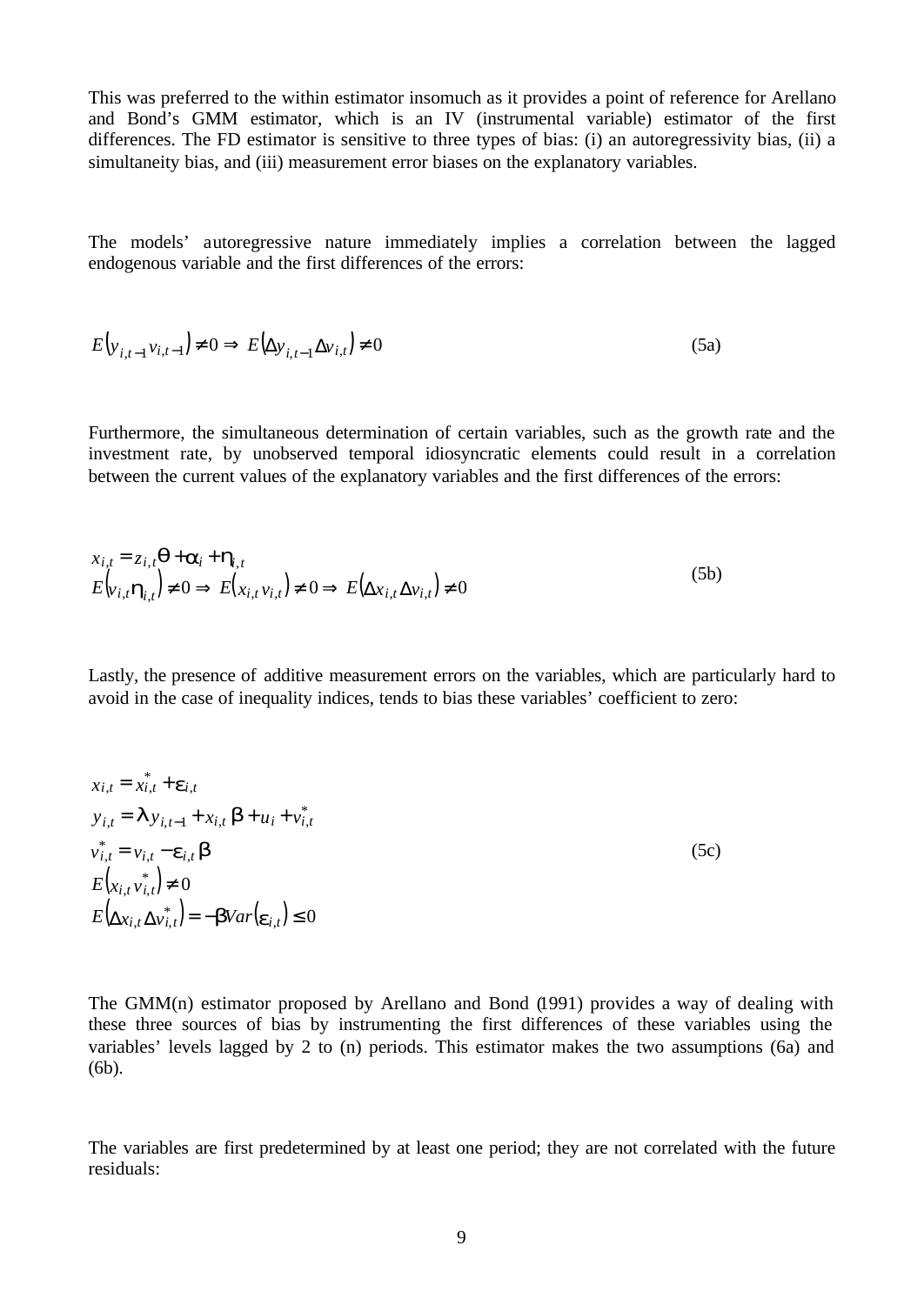$$
\forall h \ge 1
$$
  

$$
E(x_{i,t}v_{i,t+h}) \ne 0
$$
 (6a)

This first assumption is the most problematic, especially when variables are simultaneously determined. For example, the unobserved factors of growth in *t* can be correlated with the unobserved factors of inequality in *t-1*. For this reason, we have used lagged values of explanatory variables as much as possible.

Secondly, the error terms are not autocorrelated:

$$
E\left(\nu_{i,t}\nu_{i,t-1}\right) = 0 \Rightarrow E\left(\Delta\nu_{i,t}\Delta\nu_{i,t-2}\right) = 0\tag{6b}
$$

Arellano and Bond (1991) have constructed a test for this second hypothesis in the form of a second order correlation test between the first differences of the individual/temporal error terms.

Under these two hypotheses, there are good grounds for making the first differences of the variables instrumental using levels lagged by at least two periods:

$$
\forall h \ge 2,E\left(x_{i,t-h}\Delta v_{i,t}\right) = E\left(y_{i,t-h}\Delta v_{i,t}\right) = 0
$$
\n(7)

Given that the number of orthogonality conditions corresponding to the assumptions is higher than the number of parameters to be estimated, a number of GMM estimators are possible. We therefore use a Sargan overidentification test, which is compatible with the heteroskedasticity of the error terms (see Arellano and Bond, 1991).

The effeciency of the second-stage GMM estimator was viewed with caution. Arellano and Bond's simulation study finds a possible 20% to 30% underestimation of the coefficients' standard deviations, for small size samples. This bias would be more pronounced in the case of heteroskedasticity. To overcome this risk of overly optimistic inference<sup>3</sup>, we have put stars by the

l

 $3$  This seems to run through the conclusions made by Forbes, mentioned above, using the same type of estimator.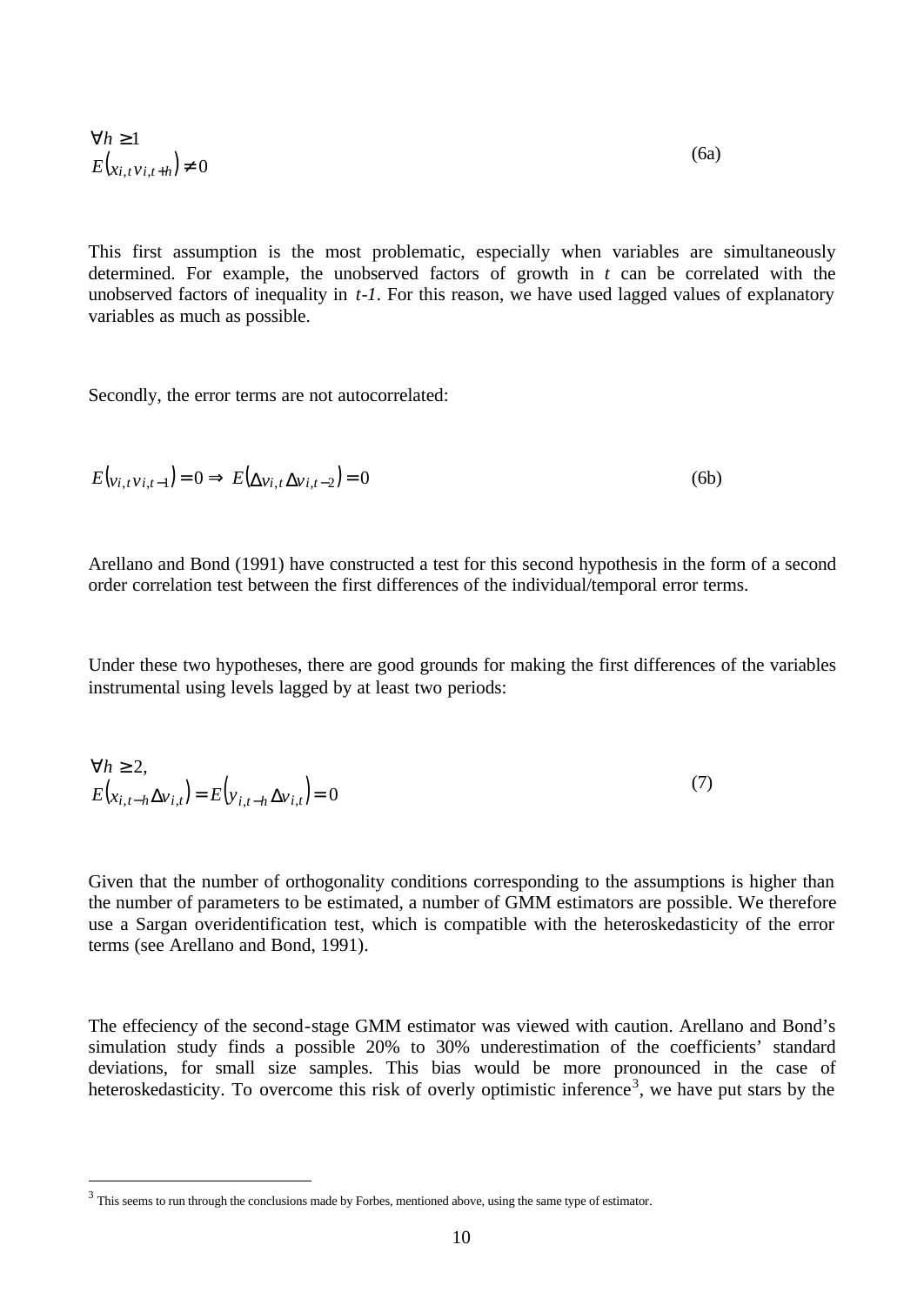coefficients found to be significant *by the first-stage estimator*. We also varied the number (n) of instrument lags to test the robustness of the estimators.<sup>4</sup>

Last but not least, we endeavoured to partially handle the sample selection problem using a crude dummy variables method. We felt it too complicated to construct a Heckman-type two-stage estimator. So we simply included in the estimates the dummy variable taking the value 1 where the inequality index  $g$  is missing for period  $t$  and did the same thing for period  $t$ -*1* with the firstdifference estimates:

$$
y_{i,t} = \mathbf{I} y_{i,t-1} + x_{i,t} \mathbf{b} + \mathbf{a} \cdot \mathbf{I} \left\{ \exists g_{i,t} \right\} + u_i + v_{i,t}
$$
 (8a)

$$
y_{i,t} - y_{i,t-1} = \mathbf{I}\Big(y_{i,t-1} - y_{i,t-2}\Big) + \Delta x_{i,t} \mathbf{b} + \mathbf{a}_1 \mathbf{I} \Big\{ \exists g_{i,t} \Big\} + \mathbf{a}_2 \mathbf{I} \Big\{ \exists g_{i,t-1} \Big\} + \Delta v_{i,t}
$$
 (8b)

This dummy variables method was hence applied to a larger sample containing the missing Gini index data (Sample 1, see Section 3 below). These dummy variables are themselves instrumented using their lagged values in the GMM estimates. Estimates were also made using a smaller sample with no missing data and hence without these dummy variables (Sample 2).

#### **3. THE DATA**

l

Appendix 1 presents the list, abbreviations and sources of the variables used. The per capita GDP variable in international dollars and hence the growth variable (GROWTH) are taken from CEPII's CHELEM-GDP database . The other six analytic variables are taken from the World Bank's databases: population growth rate (GPOP) and fertility rate (FERT), primary (PRIMR) and secondary (SECR) school enrolment rates, investment rate (INV) and Gini index (GINI). This last variable is taken from Deininger and Squire's database. We used only those inequality data deemed to be "high quality": national coverage, clearly identified statistical source and recognised calculation method. Following econometric analysis, the Gini index was adjusted as follows: we added 6.5 points when the data were on consumer spending rather than income .

Two samples were put together. Their descriptive statistics are presented in Appendix 2. First of all, a basic panel was formed by grouping the data into seven five-year periods from 1960 to 1995. The GDP and secondary education rate levels are taken from the beginning of the period (1960, 1965, etc.). The levels of the other variables are five-year averages (1960-1964, 1965-1969, etc.).

Sample 1 was then extracted from this basic panel in such a way that it contains no missing data for the analytic variables, with the exception of the Gini index. This final sample contains 90 countries

 $4\,$  We avoided the situation whereby the number of instruments exceeds the number of individual units (number of countries). The "DPD" program uses a pseudo-inverse to calculate the matrix of weights from the orthogonality conditions and provides extremely efficient results.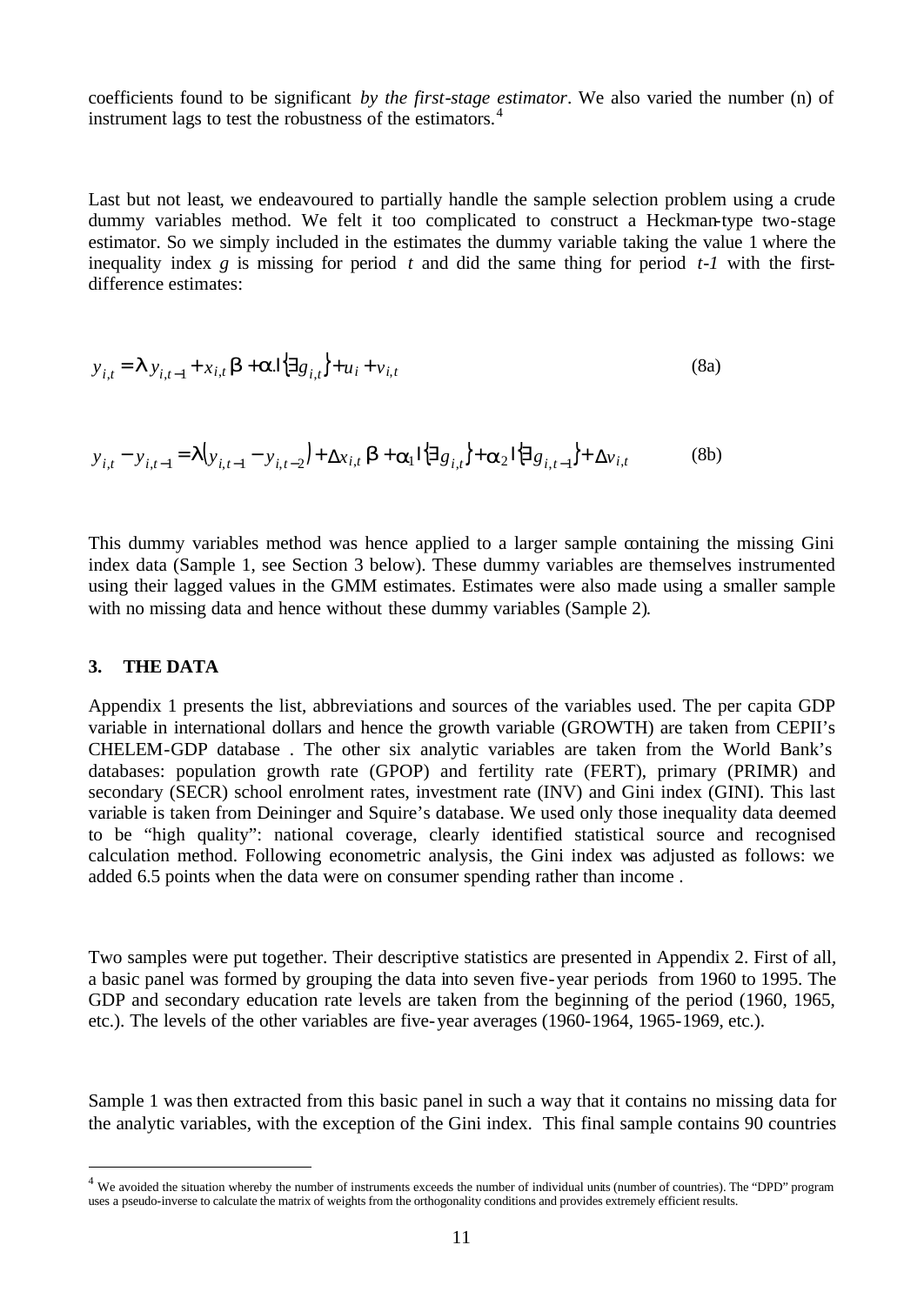made up of 67 developing countries and 23 developed and transition countries. For the five periods of analysis, the basic panel is non-cylinder and includes 387 points relatively well spread over time (see Appendix 2). These 387 points break down into 252 corresponding to missing data for the Gini index variation and 135 points corresponding to data that can be used to identify the effect of inequality in the first-difference estimates. These 135 points are provided by 52 of the 90 countries in the basic panel, 32 of which are developing countries and 20 of which are developed or transition countries.

We obtain Sample 2 by selecting only those countries for which we have Gini index variations for two successive five-year periods, making three successive Gini indices. This sample is reduced to 92 points and 37 countries, 21 of which are developing countries and 16 of which are developed or transition countries. This sample is very similar in size and composition to those used by authors working on the longitudinal dimension of the Deininger and Squire base (Forbes, and Banerjee and Duflo to our knowledge). For example, the samples used by Banerjee and Duflo contain 98 to 128 points and cover a maximum of 45 countries, 35 of which intersect with our Sample 2. The descriptive statistics (Appendix 2) confirm that both samples have a very similar profile. Compared with Sample 1, the poorest low-growth countries and the 1970s are barely represented. Notwithstanding the asymptotic property of the estimators, and regardless of the internal robustness tests possible, some results could be sensitive to the sample of countries and periods available. From our point of view, this sample selection by endogenous variables is a crucial problem.

We looked at this selection problem in more detail by making a multiple correspondences analysis for each of the two samples based on our growth equation specification variables expressed in first differences (see sections 2 and 3 above). The multiple correspondences analysis is probably the most suitable multivariate data descriptive analysis method for our purposes, since it makes no assumption of linear links between the variables and satisfactorily deals with the missing data. The variables are split into four categories of approximately equal size (four quartiles). This categorical data also has the advantage of being less sensitive to outliers, especially in first differences. Appendix 3 contains the charts showing the first factorial maps for each of these two analyses. These charts show solely the analysis' active variable categories, since the bounds of the classes are explicitly indicated. For ease of chart interpretation, the country and period dummy variables are projected as additional variables, but are not reported.

The analysis' first two axes explain a highly similar proportion of the samples' inertia : 9% and 7.9% respectively for Sample 1 and 10.9% and 10.3% respectively for Sample 2. This first observation highlights the fact that the two clouds are rather spherical and therefore lend themselves with difficulty to the extraction of correlations; this element is expected to handicap the econometric analyses. In addition to this common point, the information structures of the two samples are quite different such as they appear on a reading of the contributions and variables' factorial co-ordinates. This difference suggests that the corresponding growth equations will differ, especially for the Gini index effects, between the estimates with dummies for missing data (Sample 1) and the estimates on the stripped-down sample (Sample 2). It is obviously not urgent to make predictions about the econometric analysis, which is based on the "ceteris paribus" principle, unlike the descriptive analysis. Moreover, the instrumental variables methods subsequently applied are supposed to allow for a causal reading. Nevertheless, some of the regularities identified by the multiple correspondences analysis appear in the following sections.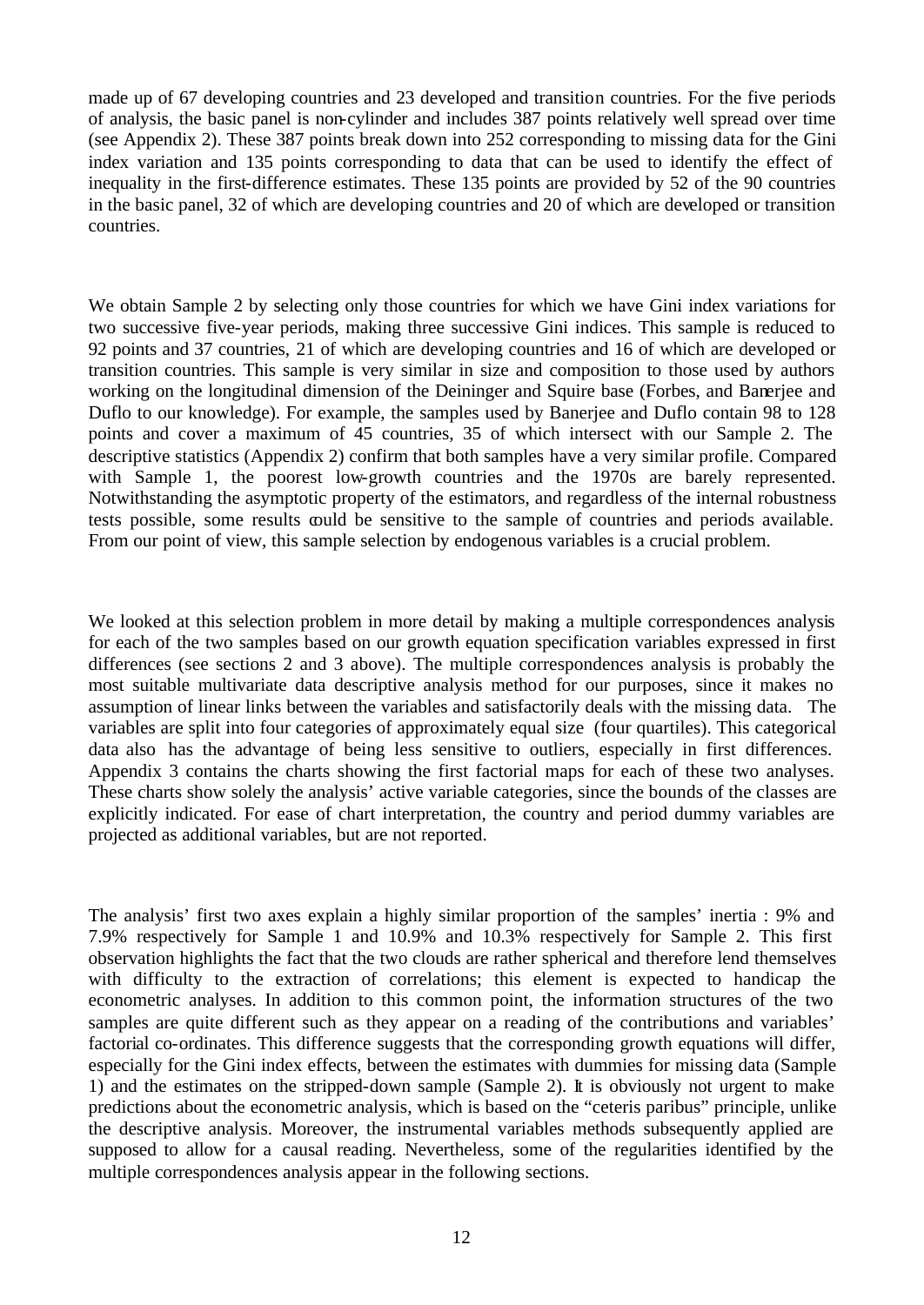In the case of Sample 1, the first factorial map is structured by a strong "Gutmann effect" (see Volle, 1981) associated with per capital GDP growth. The negative correlation between the contemporary rise in GDP and the growth in the previous period provides the first factorial axis. The second axis opposes the intermediate values of these two variables with the extreme values. It is important to note that this is a growth-period analysis. Each country could have experienced high and low, stable and instable growth periods over the last thirty years. Nevertheless, the OECD countries generally post moderate and relatively stable growth and therefore tend to be in the "north-east" quadrant of the graph. The developing countries group is more heterogeneous and is generally found in the centre of the first map. On average, the sub-Saharan African countries in this group are in the "west-south-west". This position is associated with low economic growth interspersed with short-lived "booms", low enrolment rate changes and the first phase of demographic transition. The high-growth Asian countries such as South Korea, China, Malaysia and Singapore are conversely in the "south-east". This is due to high growth, a sharp rise in the secondary enrolment rate and, above all, sharp investment rate increases. It is interesting to note about the Gini index variation that the sharp decline category (of over two points) contributes to the formation of the first factorial map. This is associated with steady growth and a sharp rise in the education rate. Nevertheless, the other Gini index variation categories are not found at regular intervals along this first axis. This is due to the other extreme modality (increase of over 2 points), which tends firmly towards the centre of the graph and the "south-east" quadrant (high-growth Asian countries). Similarly, the missing data generally fit the average profile, even if they are more associated with the "south-west" quadrant like the sub-Saharan African countries. At the end of day, if a causal relation from inequality to growth exists, Sample 1's descriptive analysis suggests that it would be negative, a downturn in inequality being associated with higher growth. However, it would also be dissymmetrical, since a drop in inequality is more favourable to growth than an increase is damaging to growth. This assumption is tested in Section 4.

The structure of Sample 2's correlations is quite different. Here, the Gini index variations do not appear to be associated with any particular growth profile. However, there is a close link between an increase in the secondary education rate and a decrease in inequality, which is already notable in Sample 1. This causality is tested in sections 6 and 7.

#### **4. DOES INEQUALITY HAVE A NEGATIVE OR POSITIVE EFFECT ON GROWTH?**

Contrary to most of the previous findings on the effect of inequality on growth using other databases, the causal link appears to be positive for Sample 2 in keeping Forbes (2000). This link is in first differences and not in level, and it is strengthened by the instrumental variable procedure. The rough estimate of the effect is quite considerable: one additional Gini index point generates an average 0.20 to 0.3 points of additional per capita product growth. Replacing the Gini index with its logarithm results in the same type of finding. An intertemporal standard deviation variation (equal to 3.0) therefore pushes up growth by 0.6 to 0.9 points in the following period, other things being equal. Yet this finding should still be regarded with caution. It could be due to an omitted variable such as a terms-of-trade variable, which would simultaneously affect national income and its distribution. However, the introduction of the GDP price level in international dollars to reflect the real exchange rate was ineffectual. Likewise, the rate of inflation did not appear to be an explanatory factor in growth performance.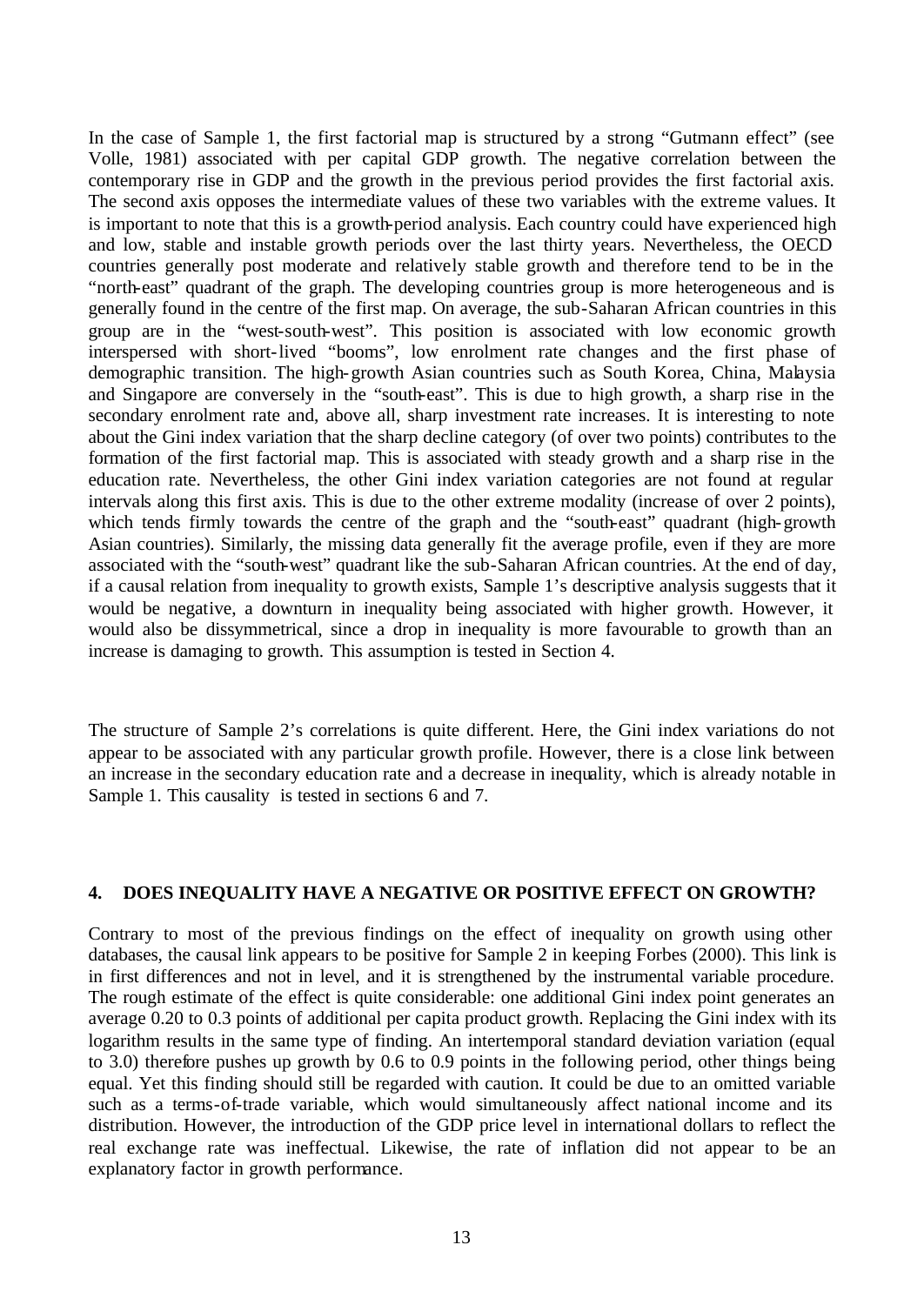|                                           |             | Sample 1         |             |             | Sample 2         |                 |
|-------------------------------------------|-------------|------------------|-------------|-------------|------------------|-----------------|
| Dependent variable:                       | <b>OLS</b>  | <b>OLS FD</b>    | $GMM(5)$ :  | <b>OLS</b>  | <b>OLS FD</b>    | GMM(3)          |
| <b>GROWTH</b>                             | levels      | $(I^{st}$ diff.) |             | levels      | $(I^{st}$ diff.) |                 |
|                                           |             |                  |             |             |                  |                 |
|                                           |             |                  |             |             |                  |                 |
| Constant                                  | $-0.0600$   | $+0.0222**$      | $+0.0152*$  | $-0.1063$   | $+0.0078$        | $+0.0034$       |
| $LGDP(-1)$                                | $-0.0042$   | $-0.1410**$      | $-0.0858**$ | $-0.0084$   | $-0.0947**$      | $-0.0837**$     |
|                                           |             |                  | (0.0347)    |             |                  | (0.0094)        |
| <b>LGPOPC</b>                             | $-0.0111$   | $-0.0007$        | $+0.0194$   | $-0.0201$   | $-0.0728$        | $-0.1696**$     |
|                                           |             |                  | (0.0068)    |             |                  | (0.0186)        |
| $LSECR(-2)$                               | $+0.0007$   | $-0.0057$        | $-0.0112$   | $-0.0131$   | $+0.0003$        | $+0.0020$       |
|                                           |             |                  | (0.0021)    |             |                  | (0.0057)        |
| <b>LINV</b>                               | $+0.0145**$ | $+0.0349**$      | $+0.0233*$  | $+0.0269**$ | $+0.0323*$       | $+0.0280*$      |
|                                           |             |                  | (0.0027)    |             |                  | (0.0077)        |
| $GINI(-1)$                                | $-0.0146$   | $-0.0291$        | $-0.0338$   | $+0.0139$   | $+0.1993*$       | $+0.2919*$      |
|                                           |             |                  | (0.0064)    |             |                  | (0.0542)        |
|                                           |             |                  |             |             |                  |                 |
| Wald test                                 | 51.7 (.000) | 106(.000)        | 1474(.000)  | 13.5(.019)  | 45.3(.000)       | 260(.000)       |
| Sargan test                               |             |                  | 80.3(.374)  |             |                  | $30.0$ $(.749)$ |
| 2 <sup>nd</sup><br>order correlation test |             | 1.74 (.082)      | .815(.415)  |             | $-.91(.362)$     | $-.53(.598)$    |
| N                                         |             | 387 (90)         |             |             | 92 (37)          |                 |

# **Table n° 4-1 : Growth Equations**

\*: 10%; \*\*: 1% (see GMM note)

Estimators and tests robust to heteroskedasticity.

Dummy variables for periods (samples 1 and 2) and missing data for the Gini index (Sample 1) included, but not reported.

GMM(n): First differences instrumented by the variables' levels lagged by 2 to (n) periods.The stars stand for the significance of the first-stage estimators. The second-stage standard deviations are potentially underestimated at a finite distance, as shown by Arellano and Bond in their simulation study. The second-stage standard deviations are given in brackets.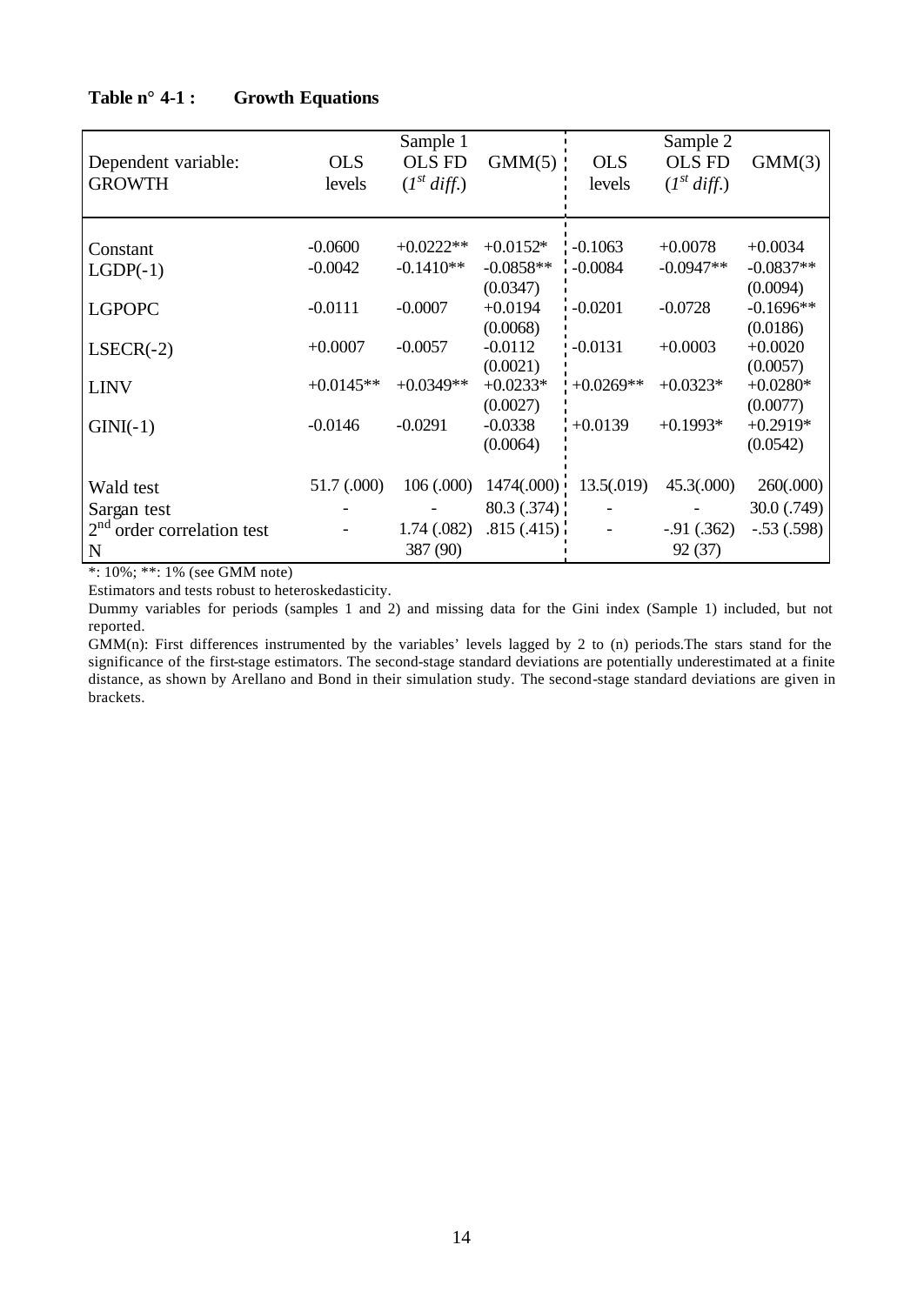| Dependent variable:       | OLS FD                |                  |           |                        |           |                        |  |  |
|---------------------------|-----------------------|------------------|-----------|------------------------|-----------|------------------------|--|--|
| <b>GROWTH</b>             |                       | $(I^{st}$ diff.) |           |                        |           |                        |  |  |
| $GINI(-1)$                | $+0.3764$<br>(0.3429) |                  |           | $+0.2710*$<br>(0.1128) |           | $+0.2689*$<br>(0.1122) |  |  |
| $GINI(-1)2$               | $-0.2224$<br>(0.4173) |                  |           |                        |           |                        |  |  |
| $GINI(-1)-GINI(-2)$       |                       | $+0.0901$        | $+0.0899$ | $-0.0667$              |           |                        |  |  |
|                           |                       | (0.0680)         | (0.0680)  | (0.0835)               |           |                        |  |  |
| $(GINI(-1)-GINI(-2))^{2}$ |                       |                  | $-0.0631$ | $+0.0802$              |           |                        |  |  |
|                           |                       |                  | (1.6723)  | (1.6091)               |           |                        |  |  |
| $(GINI(-1)-GINI(-2))*$    |                       |                  |           |                        | $+0.0524$ | $-0.0370$              |  |  |
| $(GINI(-1)-GINI(-2))>0$   |                       |                  |           |                        | (0.1311)  | (0.1414)               |  |  |
| $(GINI(-1)-GINI(-2))*$    |                       |                  |           |                        | $+0.1266$ | $-0.0952$              |  |  |
| $(GINI(-1)-GINI(-2))<0$   |                       |                  |           |                        | (0.1266)  | (0.1305)               |  |  |
| N                         |                       |                  |           | 92(37)                 |           |                        |  |  |

# **Table n° 0-1 : Banerjee and Duflo non-linear specification test**

\*: 10%; \*\*: 1% (See GMM note)

Estimators and tests robust to heteroskedasticity

Control variables identical to those in Table 4-1: LGDP(-1), LSECR(-2), LINV and LGPOPC, not reported. Period dummy variables included but not reported.

GMM(n): see Table 4-1 note.

| Table $n^{\circ}$ 4-2 : | Non-linear specification test for the Gini index in the growth equation |  |  |  |  |  |
|-------------------------|-------------------------------------------------------------------------|--|--|--|--|--|
|-------------------------|-------------------------------------------------------------------------|--|--|--|--|--|

| Dependent variable:<br><b>GROWTH</b>                                                                                                                                                                                                                                                                                                                          |                       |           | GMM(5)    |                       |                       |
|---------------------------------------------------------------------------------------------------------------------------------------------------------------------------------------------------------------------------------------------------------------------------------------------------------------------------------------------------------------|-----------------------|-----------|-----------|-----------------------|-----------------------|
| $GINI(-1)$                                                                                                                                                                                                                                                                                                                                                    | $-0.6041$<br>(0.0824) |           |           | $-0.0413$<br>(0.0073) | $-0.6165$<br>(0.0917) |
| $GINI(-1)2$                                                                                                                                                                                                                                                                                                                                                   | $+0.6610$<br>(0.0958) |           |           |                       | $+0.6686$<br>(0.1105) |
| $GINI(-1)*$                                                                                                                                                                                                                                                                                                                                                   |                       | $+0.0598$ |           |                       |                       |
| $(GINI(-1)-0.457) > 0$                                                                                                                                                                                                                                                                                                                                        |                       | (0.0127)  |           |                       |                       |
| $GINI(-1)*$                                                                                                                                                                                                                                                                                                                                                   |                       | $-0.0474$ |           |                       |                       |
| $(GINI(-1)-0.457)<0$                                                                                                                                                                                                                                                                                                                                          |                       | (0.0085)  |           |                       |                       |
| $GINI(-1)-GINI(-2)$                                                                                                                                                                                                                                                                                                                                           |                       |           | $-0.0026$ | $+0.0434$             | $+0.0300$             |
|                                                                                                                                                                                                                                                                                                                                                               |                       |           | (0.0266)  | (0.0261)              | (0.0294)              |
| $(GINI(-1)-GINI(-2))^2$                                                                                                                                                                                                                                                                                                                                       |                       |           | $+1.6486$ | $+1.4999$             | $+1.9868$             |
|                                                                                                                                                                                                                                                                                                                                                               |                       |           | (0.6212)  | (0.7211)              | (0.8148)              |
| $\mathbf N$<br>$\mathbf{a}$ $\mathbf{a}$ $\mathbf{a}$ $\mathbf{a}$ $\mathbf{a}$ $\mathbf{a}$ $\mathbf{a}$ $\mathbf{a}$ $\mathbf{a}$ $\mathbf{a}$ $\mathbf{a}$ $\mathbf{a}$ $\mathbf{a}$ $\mathbf{a}$ $\mathbf{a}$ $\mathbf{a}$ $\mathbf{a}$ $\mathbf{a}$ $\mathbf{a}$ $\mathbf{a}$ $\mathbf{a}$ $\mathbf{a}$ $\mathbf{a}$ $\mathbf{a}$ $\mathbf{$<br>$\alpha$ |                       |           | 387 (90)  |                       |                       |

\*: 10%; \*\*: 1% (see GMM note)

Estimators and tests robust to heteroskedasticity

Control variables identical to those in table 4-1: LGDP(-1), LSECR(-2), LINV and LGPOPC, not reported.

Dummy variables for periods (samples 1 and 2) and missing data for the Gini index (Sample 1) included, but not reported. GMM(n): See the table 4-1 note. The set of instruments used in this case includes solely the Gini index levels lagged by two to five periods and the levels lagged by the missing data dummy variable. No quadratic or truncated term is included, nor is any first -difference term..

But the result could also be due to the specific nature of the sample. The causality sign is indeed inversed in the case of Sample 1: inequality appears to undermine growth (left half of Table 4-1). Here, the parameter is only significant in the case of the second-stage GMM estimator. Now we have already mentioned the optimistic inference risk associated with this estimator, as shown by Arellano and Bond's simulations. The growth equation is also of poor quality and the effects of the secondary school enrolment rate and the population growth rate have different signs to those expected. This difference between the two samples was foreseeable from the multiple correspondences analyses covered in the previous section.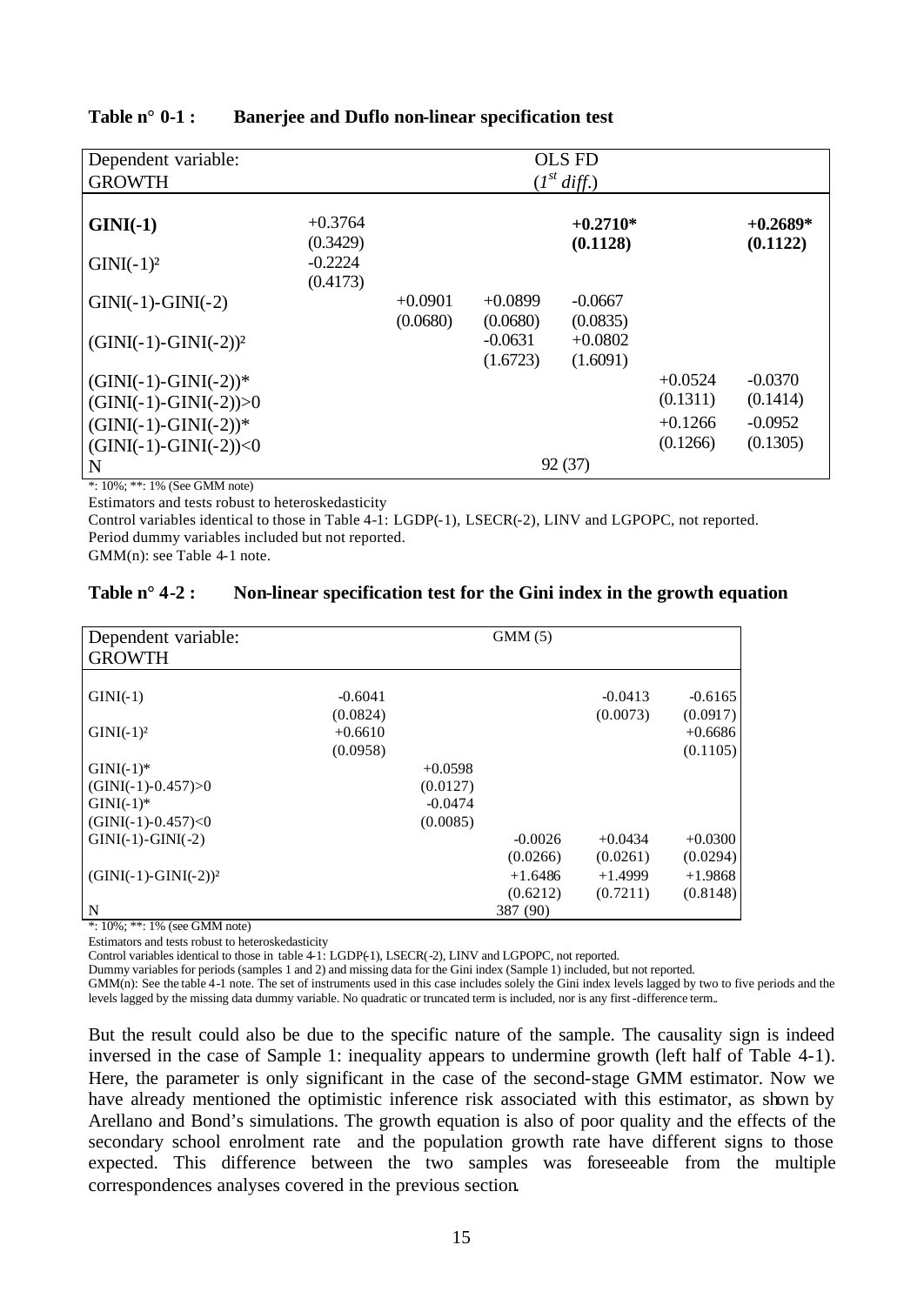Banerjee and Duflo challenge Forbes' finding on the basis of other arguments. They posit that the Gini index variations have a non-linear effect. We decided to test the ir specification starting with Sample 2, which is very similar to theirs. The number of lags and the small size of the sample prevented us from using the Arellano and Bond estimator. We therefore made do with the firstdifference ordinary least squares estimator. This estimator rejects the significance of the non-linear specifications and upholds Forbes' finding (Table 4-2). A GMM instrumental variable procedure can be used for Sample 1. None of the Banerjee and Duflo specifications passes the significance tests. However, a non-linear effect of the Gini index level is accepted (Table 4-3). This ties up with the findings of the multiple correspondences analysis for Sample 1. This quadratic specification is significant at the 15% level using the first-stage estimator's standard deviations. It suggests that inequality would undermine growth only up to a certain Gini index level estimated at approximately 0.457. Note that this causality is not upheld for Sample 2, in first differences (Table 4-2, first column).

# **5. A KALDORIAN INVESTMENT MODEL?**

As with growth in the reduced sample, the data's temporal dimension suggest that inequality has a positive effect on physical capital investment. This finding contradicts the imperfect credit market models mentioned in the introduction. However, it is consistent with a Kaldorian investment model based on savings rate differentials between capital and earned income and on a household savings rate that grows with income. Here again, the biases corrected by the GMM estimator appear to be highly substantial and apply to all the variables. This estimator produces a reasonable estimate of the investment rate's hysteresis and greatly moderates the extent of the demand-accelerator effect while increasing the effect of inequality. The extent of this latter effect is nonetheless modest since, as shown by the coefficient in the last right-hand column in Table 5-1, a variation of one intertemporal standard deviation in the Gini index brings about, other things being equal, a 9% increase in the investment rate.

Moreover, this effect disappears completely when the estimate is made for Sample 1, even though the Gini index's coefficient remains positive. The tests are hence favourable to the Kaldorian model, but do not compellingly corroborate it.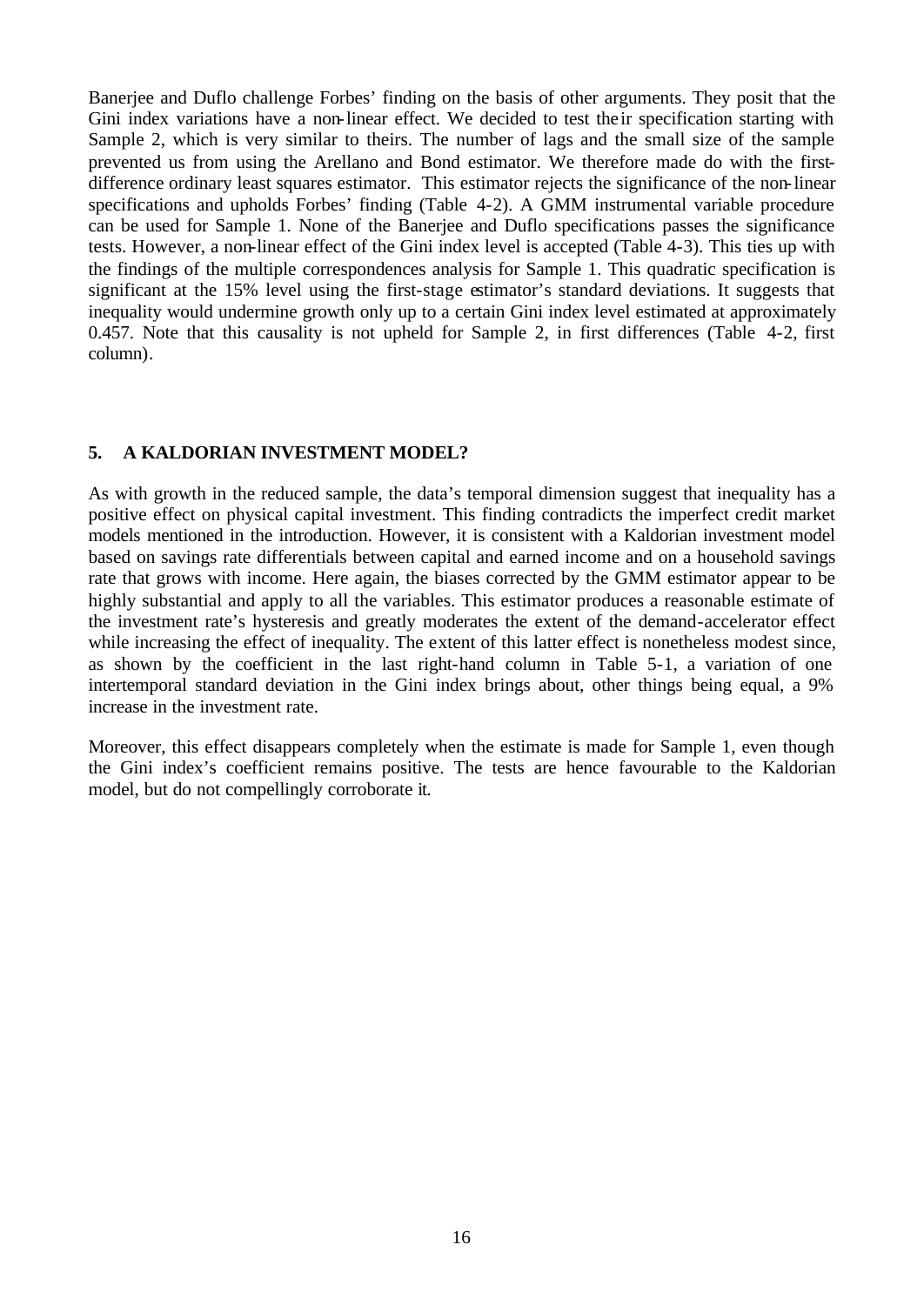|                                           | Sample 1    |                |             | Sample 2    |
|-------------------------------------------|-------------|----------------|-------------|-------------|
| Dependent variable:                       | <b>OLS</b>  | GMM(6)         | <b>OLS</b>  | GMM(2)      |
| <b>LINV</b>                               | levels      |                | levels      |             |
|                                           |             |                |             |             |
|                                           |             |                |             |             |
| Constant                                  | $+0.3234**$ | $+0.0562$      | $+0.2226$   | $+0.0524$   |
| $LINV(-1)$                                | $+0.9015**$ | $+0.5679**$    | $+0.9290**$ | $+0.2185$   |
|                                           |             | (0.0478)       |             | (0.0780)    |
| GROWTH(-1)                                | $+2.1955**$ | $+1.4892$      | $+3.2830**$ | $+1.1604$   |
|                                           |             | (0.2964)       |             | (0.8571)    |
| $GINI(-1)$                                | $-0.0931$   | $+0.1007$      | $-0.0822$   | $+2.9614**$ |
|                                           |             | (0.1725)       |             | (0.6538)    |
|                                           |             |                |             |             |
| Wald test                                 | 1869(.000)  | 240(.000)      | 339(.000)   | 78.4 (.000) |
| Sargan test                               |             | 61.5(.253)     |             | 14.9 (.244) |
| 2 <sup>nd</sup><br>order correlation test |             | $-1.3$ (.194): |             | 1.20(0.232) |
| N                                         | 387 (90)    |                | 92(37)      |             |

# **Table n° 5-1 : Investment equation**

\*: 10%; \*\*: 1% (see GMM note) Estimators and tests robust to heteroskedasticity

Dummy variables for periods (samples 1 and 2) and missing data for the Gini index (Sample 1) included, but not reported.

GMM(n): see Table4-1 note.

# **6. IS INEQUALITY FAVOURABLE TO EDUCATION RATES AND LOWER FERTILITY?**

In the case of the education rate, Table 6-1's results also contradict the credit imperfection models. Yet these models were thought to be particularly predisposed to finding a negative relation between inequality and human investment, which is subject to high fixed costs and high information asymmetries. Hence in the cross-sectional dimension, inequality does effectively seem to be negatively correlated with education rates: for an equal level of per capita GDP, the most unegalitarian countries are those where the secondary education rate is the lowest. This conditional correlation is not borne out as regards the primary education rate.

## **Table n° 6-1 : Secondary education equation**

|                              | Sample 1    |             |                      | Sample 2      |
|------------------------------|-------------|-------------|----------------------|---------------|
| Dependent variable:          | <b>OLS</b>  | GMM(6)      | <b>OLS</b>           | GMM(6)        |
| <b>LSECR</b>                 | levels      |             | levels               |               |
| Constant                     | $+2.3823**$ | $+0.0441$   | $+1.4214*$           | $-0.0290$     |
| $LPRIMR(-1)$                 | $+0.8894**$ | $+0.4683**$ | $+1.0356**$          | $+0.2860$     |
|                              |             | (0.0486)    |                      | (0.1118)      |
| $LGDP(-1)$                   | $+0.4256**$ | $+0.5777*$  | $+0.2800**$          | $+0.6442**$   |
|                              |             | (0.0588)    |                      | (0.2091)      |
| $GINI(-1)$                   | $-1.1410**$ | $+0.6516$   | $-1.9043**$          | $+1.2734$     |
|                              |             | (0.1255)    |                      | (0.6611)      |
| Wald test                    | 1197(.000)  |             | 854(.000) 192 (.000) | 52.7(.000)    |
| Sargan test                  |             | 49.5(.684)  |                      | 13.1 (.364)   |
| $2nd$ order correlation test |             | .347(.728)  |                      | $-0.95(.343)$ |
| N                            | 387 (90)    |             | 92(37)               |               |

\*: 10%; \*\*: 1% (see GMM note)

Estimators and tests robust to heteroskedasticity

Dummy variables for periods (samples 1 and 2) and missing data for the Gini index (Sample 1) included, but not reported.  $GMM(n)$ : see Table 4-1 note.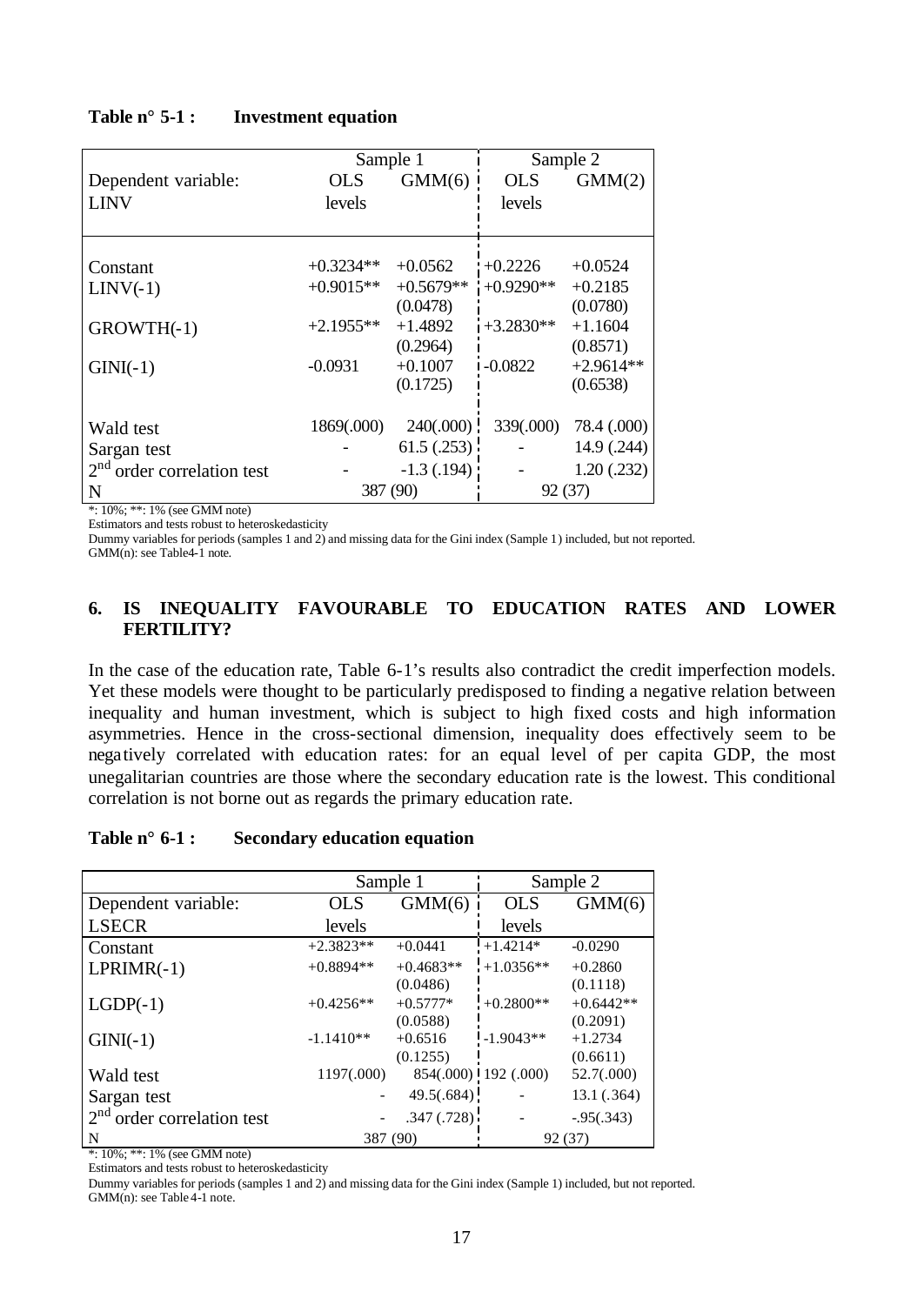Conversely, in the longitudinal dimension, the GMM estimators find that income inequality has a significant positive effect on the education rate. Here again, they are rather in keeping with a Kaldorian savings ratio model. Yet the estimated effect is nonetheless small at 1.5% to 6% growth in the education rate for a Gini index variation of one intertemporal standard deviation (3 points). Moreover, this effect becomes insignificant in Sample 1 when the first-stage standard deviation of the coefficient is used. Note again that the GMM estimator greatly adjusts the hysteresis effect and the GDP effect in these aggregate equations. In our estimates, income level appears to best explain the education rate rather than vice versa (see Bils and Klenow, 1998). Similar estimates were made for the primary education rate. In each case, the effect of inequality was positive, but not significant.

|                                           | Sample 1    |             |             | Sample 2    |
|-------------------------------------------|-------------|-------------|-------------|-------------|
| Dependent variable:                       | <b>OLS</b>  | GMM(6)      | <b>OLS</b>  | GMM(2)      |
| <b>LFERT</b>                              | levels      |             | levels      |             |
|                                           |             |             |             |             |
|                                           |             |             |             |             |
| Constant                                  | $+0.2864**$ | $-0.0672$   | $+0.2196$   | $-0.0166$   |
| $LFERT(-1)$                               | $+0.9202**$ | $+0.8298**$ | $+0.9618**$ | $+0.9181**$ |
|                                           |             | (0.0165)    |             | (0.0759)    |
| $LGDP(-1)$                                | $-0.0036$   | $+0.1311*$  | $+0.0324$   | $+0.0226$   |
|                                           |             | (0.0144)    |             | (0.1112)    |
| $LSECR(-2)$                               | $-0.0638**$ | $+0.0321$   | $-0.0108$   | $-0.0741$   |
|                                           |             | (0.0073)    |             | (0.0414)    |
| $GINI(-1)$                                | $-0.1928*$  | $-0.2940$   | $-0.1499$   | $-0.4224$   |
|                                           |             | (0.0296)    |             | (0.4358)    |
|                                           |             |             |             |             |
| Wald test                                 | 13371(.00)  | 5758(.000)  | 1043(.000)  | 1314(.000)  |
| Sargan test                               |             | 80.4(.164)  |             | 19.5 (.242) |
| 2 <sup>nd</sup><br>order correlation test |             | 0.07(0.948) |             | 0.16(.876)  |
| $\mathbf N$                               |             | 387 (90)    | 92 (37)     |             |

\*: 10%; \*\*: 1% (see GMM note) Estimators and tests robust to heteroskedasticity. Dummy variables for periods (samples 1 and 2) and missing data for the Gini index (Sample 1) included, but not reported.

GMM(n): see Table 4-1 note.

To wind up, Table 6-2 presents an equation for the fertility rate. The same estimates were made for the population growth variable used in the growth equation (LGPOPC) and provided qualitatively similar results. The fertility rate shows the greatest inertia as shown by the GMM coefficient of the hysteresis effect, which is equal to 0.83 for Sample 1. The results for the other variables are fairly disappointing since they are not very robust. The income inequality sign is quite surprising compared with previous findings by Perotti (1996). Nevertheless, the coefficient is very small and generally not significant.

## **7. EGALITARIAN GROWTH?**

We end this presentation of our findings with a look at an inverse causal relation from growth and human development variables to income inequality. A specific selection bias adjustment procedure should have been designed to handle the case of the missing data from the inequality variable, now become the variable to be explained. It does not matter whether the type of estimator used is "Heckman" parametric (1976) or semi-parametric as used by Lewbel (2000). The problem derives mainly from the choice of the identifying variable used in the selection equation (explaining the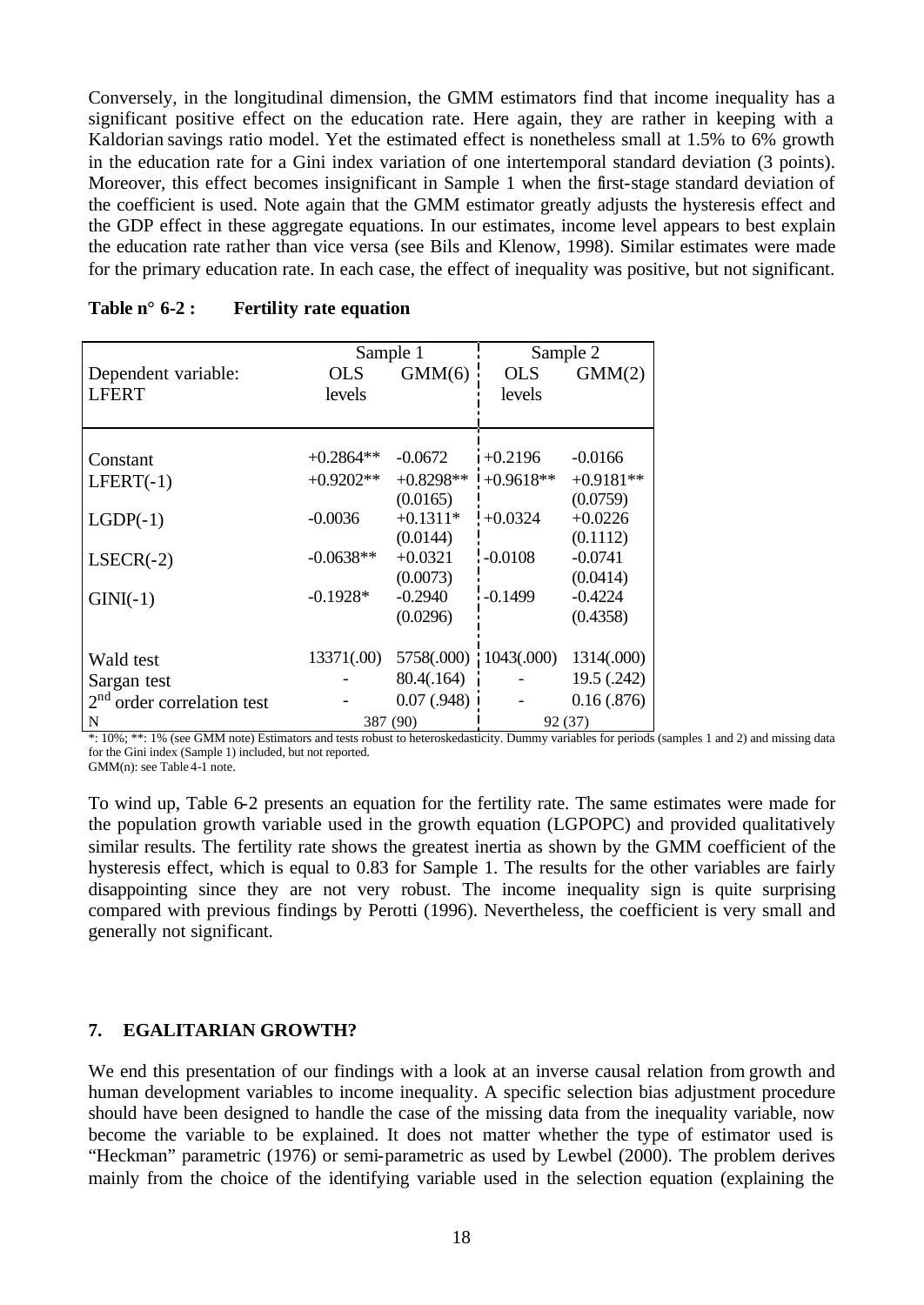absence of Gini index data), but not used in the equation explaining inequality. Since no available variable impressed itself on us, we decided to work solely with Sample 2.

The first theoretical foundation of inverse causality is the Kuznets curve (1955). In the crosssectional regressions, the introduced hysteresis effect quashes the significance of the quadratic effect of per capita GDP even when the sign of the coefficients confirms the inverse U-shaped form (Table 7).

However, the data's temporal dimension only corroborates the second part of the Kuznets curve, i.e. a drop in inequality when there is economic growth. This finding is consistent with the results obtained by Fields and Jakubson (1994) from another sample using a within estimator. Since the Gini index is bounded between 0 and 1, we checked the robustness of the result by carrying out the same estimation on a transformation of this variable (right side of Table 6). At the sample's mean point, the parabolic coefficients are identical and the turning point is very similar. All of the estimates introduce a temporal fixed effect such that the per capita GDP variable does not have to be "detrended". The estimated curve moves by a constant value along the abscissa axis with the world growth trend.

| Dependent variable:                       |             | <b>GINI</b>            |                           | $f(GINI)=$   |
|-------------------------------------------|-------------|------------------------|---------------------------|--------------|
|                                           |             |                        | $ln(GINI)$ - $ln(1-GINI)$ |              |
|                                           | <b>OLS</b>  | GMM(3)                 | <b>OLS</b>                | GMM(3)       |
|                                           | levels      |                        | levels                    |              |
|                                           |             |                        |                           |              |
| Constant                                  | $+0.0354*$  | $+0.0211*$             | $-0.8516$                 | $+0.0816*$   |
| $GINI(-1)$                                | $+0.8852**$ | $+0.2159$              | $+0.8504**$               | $+0.1116$    |
| or $f(GINI(-1))$                          |             | (0.0868)               |                           | (0.1466)     |
| $GDP(-1)$                                 | $+0.0231$   | $-0.0292**$            | $+0.0060$                 | $-0.1077**$  |
|                                           |             | (0.0063)               |                           | (0.0242)     |
| GDPSQ $(-1)/100$                          | $-0.0190$   | $+0.0660*$             | $-0.0530*$                | $+0.2542*$   |
|                                           |             | (0.0210)               |                           | (0.0800)     |
|                                           |             |                        |                           |              |
| <b>GDP</b><br>capita<br>Per<br>turning    |             | 22 12 1                |                           | 21 184       |
| point                                     |             |                        |                           |              |
|                                           |             |                        |                           |              |
| Wald test                                 | 907 (.000)  | 29.8 (.000) 9.5 (.024) |                           | 28.9 (.000)  |
| Sargan test                               |             | 19.5 (.191)            |                           | 13.5(.563)   |
| 2 <sup>nd</sup><br>order correlation test |             | $-.13(.896)$           |                           | $-.56(.588)$ |
| N                                         |             | 92 (37)                |                           |              |

| Table $n^{\circ}$ 7-1 :<br><b>Kuznets curve estimations</b> |  |
|-------------------------------------------------------------|--|
|-------------------------------------------------------------|--|

\*: 10%; \*\*: 1% (see GMM note) Estimators and tests robust to heteroskedasticity

Period dummy variables included, but not reported.

GMM(n): see Table 4-1 note.

The estimates even suggest the existence of a half U-shaped curve ("non-inversed") with the parabolic turning point at the end of the sample, i.e. around the level of American per capita GDP in the early 1990s. The absence of very poor countries from the sample could explain why the riser of the real Kuznets inverse-U-shaped curve cannot be identified. So there is no reason why inequality could not operate on long cycles interspersed with technological revolutions much like the Kondratieff cycles. Although the variables' temporal differentiation encourages medium-run relations, the GMM estimators reject the significance of the hysteresis effect to the extent that the medium- and long-run elasticities look identical. Nonetheless, these elasticities are fairly modest: at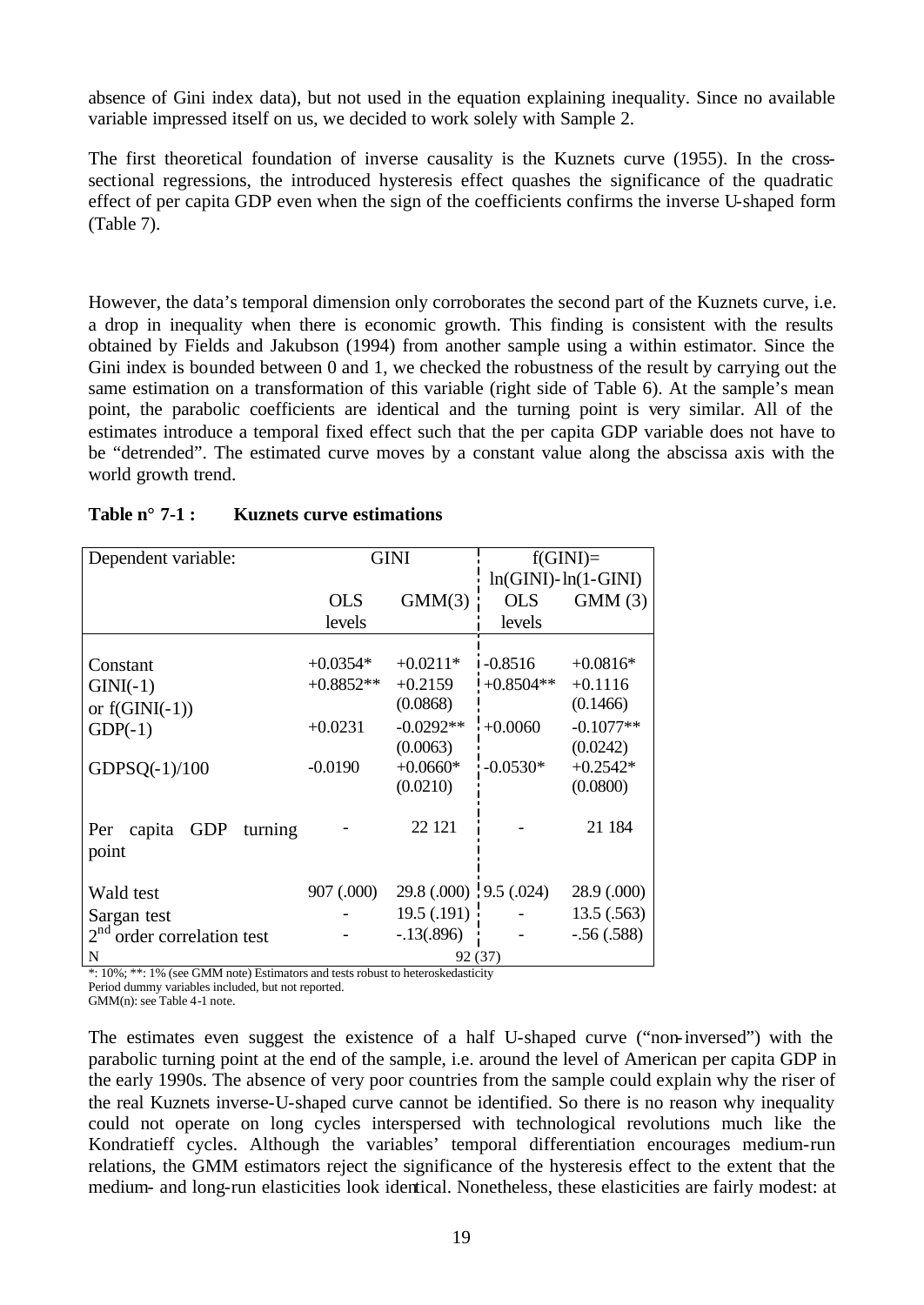the sample's mean point (\$9,000 per capita, see Appendix 2), a 10% increase in GDP reduces the Gini index by 0.2 points. And as already mentioned, elasticity at the sample's extreme point (United States) is zero.

Lastly, another model that would find the variation in inequality to be specific to each country might be more in keeping with Kuznets' 1955 paper on English and German data. Likewise, past data confirm the steady decrease in inequality in Italy since the end of the 19th century (Rossi, Toniolo and Vecchi, 1999). Anand and Kanbur (1993a) envisage this hypothesis. We obviously cannot test such a model here since the number of observations per country is too low. In any case, the question of the interpretation of the causal relation found remains.

We endeavoured to make some headway with this by adding to the simple Kuznets curve the secondary school enrolment rate, the fertility rate and the Bourguignon and Morrisson dualism indicator (1999), i.e. the labour productivity relation between agriculture and the other sectors (Table 8). As found by Higgins and Williamson (1999), the Kuznets curve's inverse U shape clearly reappears in the augmented cross-sectional regressions containing fertility. This last variable is also closely correlated with the Gini index for interindividual variance, with a correlation coefficient of over 0.6 as shown by the coefficient of the level equation minus the hysteresis effect.

| Dependent variable:                       | <b>GINI</b>          |                        |
|-------------------------------------------|----------------------|------------------------|
|                                           | <b>OLS</b><br>levels | <b>OLS</b><br>levels   |
|                                           | $-0.1323$            | $+0.0284$              |
| Constant                                  | $+0.0305**$          | $-0.0184$              |
| $GDP(-1)$                                 |                      | (0.0067)               |
| GDPSQ(-1)/100                             | $-0.1157**$          | $+0.0367$              |
|                                           |                      | (0.0275)               |
| $LSECR(-2)$                               | $-0.0125$            | $-0.0798$              |
|                                           |                      | (0.0151)               |
| $LFERT(-1)$                               | $+0.2167**$          | $-0.0140$              |
| <b>LRLP</b>                               | $+0.0567**$          | (0.0296)<br>$+0.0554*$ |
|                                           |                      | (0.0153)               |
|                                           |                      |                        |
| 8.<br>Per capita GDP turning              | 13 200               | 25 100                 |
| point                                     |                      |                        |
| Wald test                                 | 113 (.000)           | 186 (.000)             |
| Sargan test                               |                      | 11.4(0.651)            |
| 2 <sup>nd</sup><br>order correlation test |                      | .081(.936)             |
| $\mathbf N$                               | 92 (37)              |                        |

| Table $n^{\circ}$ 7-2 : | <b>Estimations of an augmented Kuznets curve</b> |
|-------------------------|--------------------------------------------------|
|-------------------------|--------------------------------------------------|

\*: 10%; \*\*: 1% (see GMM note)

Estimators and tests robust to heteroskedasticity

Dummy variables for periods and missing data for the dualism indicator (LRLP) included, but not reported. GMM(n): see Table 4-1 note.

The significance of per capita GDP and fertility disappears in the longitudinal data dimension, whereas the effect of the dualism variable remains despite the sampling, which eliminates a large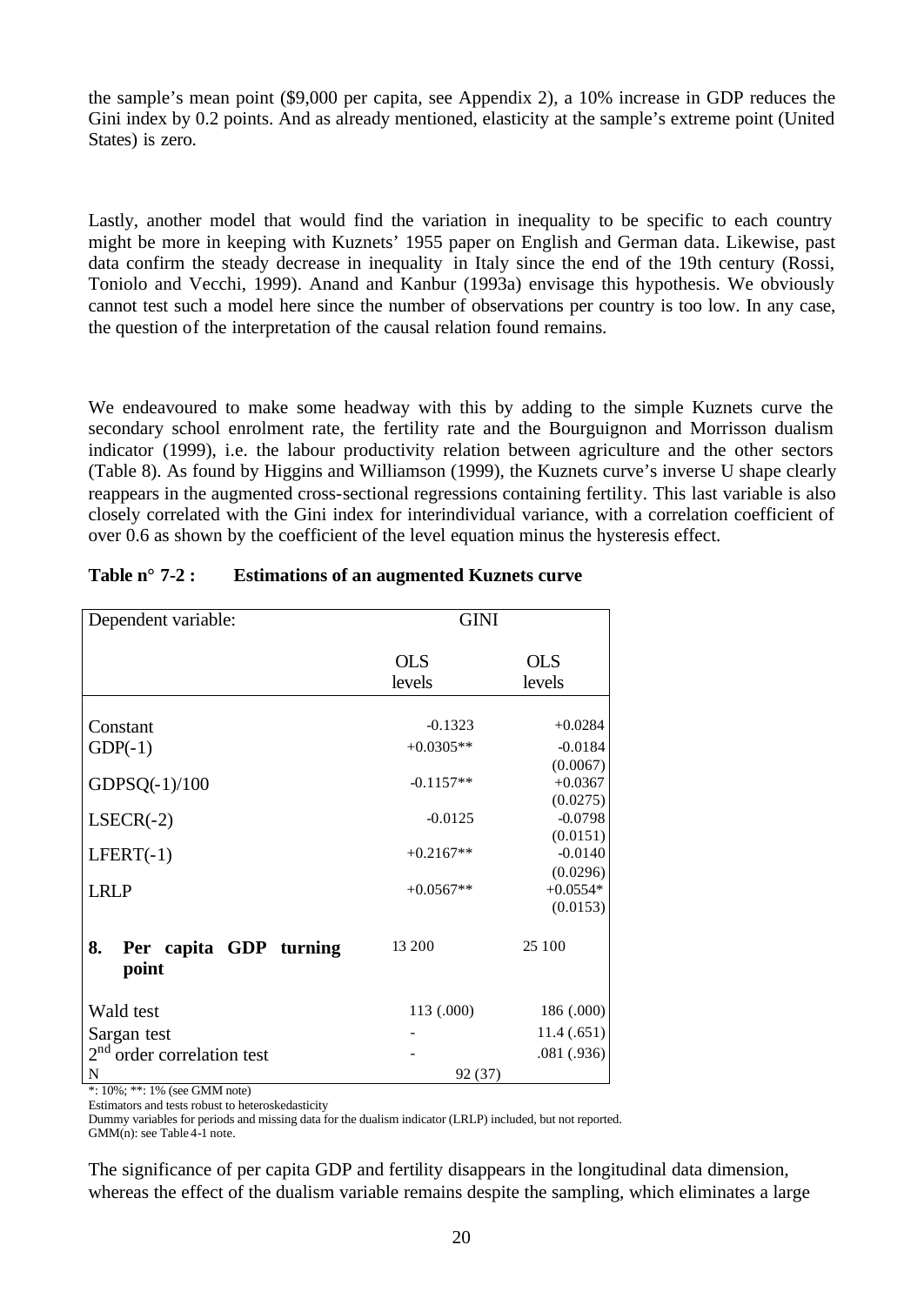number of countries specialised in agriculture. The secondary education rate coefficient is reestimated way up compared with the cross-sectional regressions. The size of these two effects is not inconsiderable. A 10% decrease in "agricultural dualism" triggers, other things being equal, a halfpoint drop in the Gini index. A 10% rise in the education rate brings about a decrease in the Gini index of nearly one point. At macroeconomic level, government policies to develop education for all probably help reduce income inequality and monetary poverty. Yet even though there is no doubt that growth is "good for the poor" (Dollar and Kraay, 2000), it is probably not enough. At best, it reduces inequality slightly (see Table 6-2 comments) and degressively with the development process.

# **CONCLUSION**

Readers will probably get an overriding impression of confusion from this paper. As concluded by Hoff and Stiglitz (1999) about economic development theory, at least the Socratic certitude of our ignorance is ascertained. However, this "informed ignorance" does not create widespread scepticism. In actual fact, avenues of research quite clearly emerge.

As mentioned in the introduction, recent theoretical literature has focused on studying the concomitant determination of most of the fundamental development variables: income level, physical and human investment, demography, and the distribution of income and resources.

The available empirical data do not reject the general idea of codetermination. Nevertheless, the econometric tests do not corroborate the decisive influence of income inequality on the other variables. Sample selection, relatively neglected by previous empirical work, proves to have problematic consequences in this regard.

It seems slightly more certain that the development process as a whole fosters a reduction in income inequality. However, it is not yet possible to separate out the different channels via which this causality occurs at macroeconomic level – demographic transition, human and institutional development, growth, etc. Here again, the question of the universality of this relation remains open due to the samples selection.

The way things stand in this field at the moment, it has to be said that the macroeconomic data work has reached its limits. Firstly, data quality continues to be a problem. All survey statisticians know the extent to which inequality index calculations are sensitive to the basic data and estimation methods. However, national accountants and social data experts are also aware of the uncertainties surrounding the more classic data on growth and other socio-economic development variables. Secondly, particular care should be taken with the estimates based on cross-section data due to their possible specification errors and bias problems. This said, a reasoned longitudinal data analysis is also limited by data quality and selection despite its challenging most of the findings obtained by the cross-section analysis. Last but not least, whatever "planetary regularities" may be discovered, they would still be surpassed by countless local particularities. The inequality-growth relation is still conditioned by national development strategies and each society's structural and historical configurations.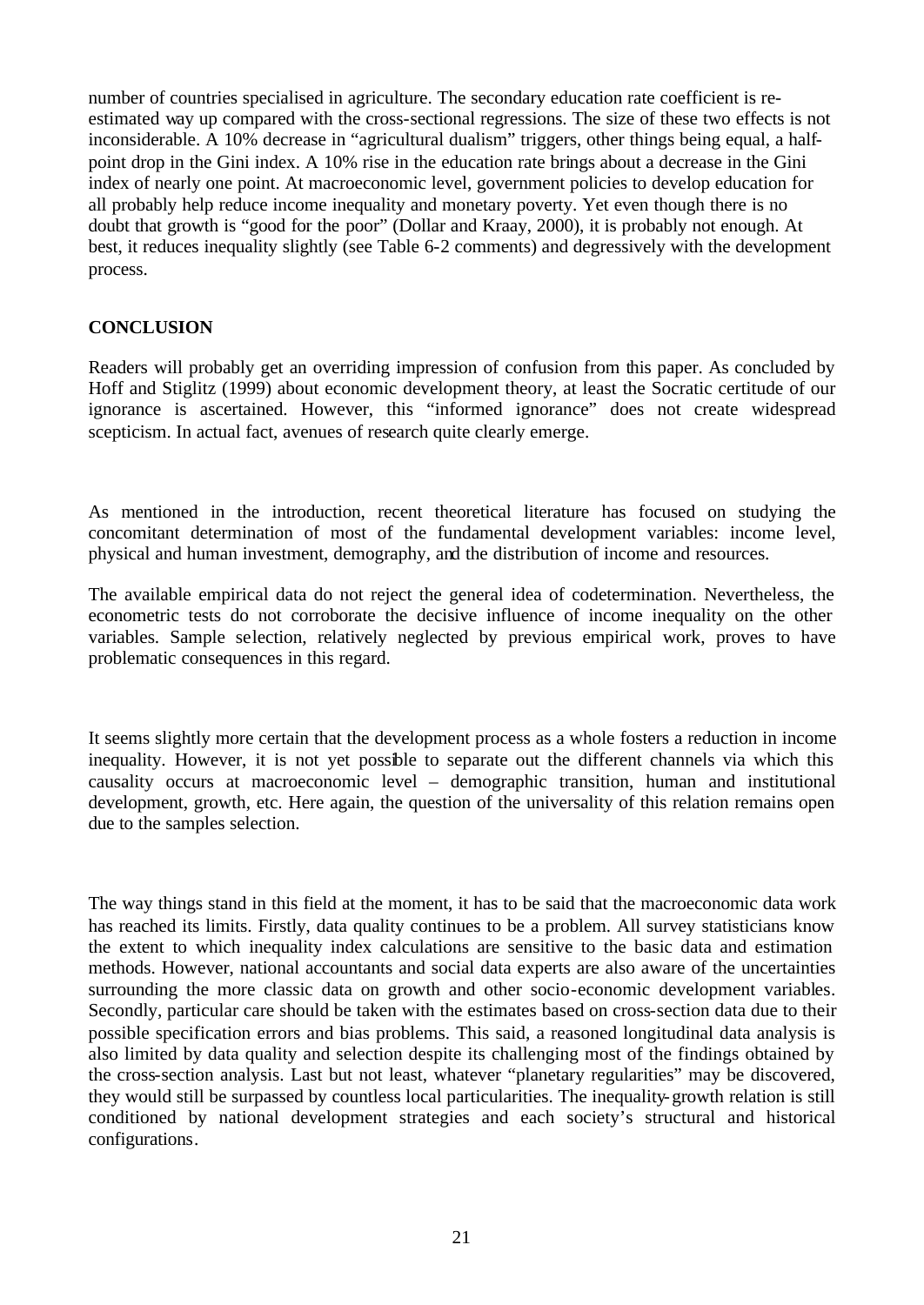## **REFERENCES**

Adelman I., Morris C.T. (1973), "Economic Growth and Social Equity in Developing Countries", *Stanford University Press,* California.

Aghion P., Bolton P. (1997), "A Theory of Trickle-Down Growth and Development", *Review of Economic Studies,* 64, 151-172.

Ahluwalia M. (1976), "Inequality, Poverty and Development", *Journal of Development Economics*, 6, 307-342.

Alesina A., Rodrik D. (1994), "Distributive Politics and Economic Growth", *The Quaterly Journal of Economics*, 104, 465-490.

Anand S., Kanbur S.M.R. (1993a), "The Kuznets Process and the Inequality-Development Relationship", *Journal of Development Economics,* 40, 25-40.

Anand S., Kanbur S.M.R. (1993b), "Inequality and development, A critique", *Journal of Development Economics,* 41, 25-40.

Arellano M., Bond S. (1991), "Some Tests of Specification for Panel Data : Monte Carlo Evidence and an Application to Employment Equations"*, Review of Economic Studies*, 58, 277-297.

Arellano M., Bond S. (1998), *Dynamic Panel Data Estimation Using DPD98 for Gauss : A Guide for Users*, mimeo, 27 pp.

Banerjee A.V., Newman A.F. (1991), "Risk-bearing and the Theory of Income Distribution", *Review of Economic Studies,* 58, 211-235.

Banerjee A.V., Newman A.F. (1993), "Occupational Choice and the Process of Development", *Journal of Political Economy*, 101, 274-299.

Banerjee A.V., Duflo E. (2000), *"*Inequality and Growth: What Can the Data Say?", *NBER WP 7793*.

Barro R. (1999), "Inequality, growth and investment", *NBER WP* 7038.

Barro R.J., Lee J.W. (1993), "International Comparisons of Educational Attainment"*, Journal of Monetary Economics*, 32, 363-394.

Becker G.S., Murphy K.M., Tamura R. (1990), "Human capital, Fertility and Economic Growth", *Journal of Political Economy,* 98, n°5, 12-37.

Bénabou R. (1994), "Human capital, inequality and growth : a local perspective", *European Economic Review,* 38, 817-826.

Bénabou R. (1996), "Inequality and Growth", *NBER WP* 5658.

Benzécri J.-P. (1973), *L'analyse de données*, t.1 et t.2, Dunod, Paris

Bils M., P. J. Klenow (1998), "Does Schooling Cause Growth or the Other Way Around ?" *NBER Working Paper* 6393, 41 pp.

Birdsall N., Ross D., Sabot R. (1995), "Inequality and Growth Reconsidered: Lessons From East Asia", *The World Bank Economic Review*, 9(3), 347-508.

Bourguignon F. (1981), "Pareto Superiority of Unegalitarian Equilibria in Stiglitz' Model of Wealth Distribution with Convex Saving Function", *Econometrica*, 49(6), 1469-1475

Bourguignon F. (1990), "Growth and inequality in the dual model of development : the role of demand factors", *Review of Economic Studies*, 57, 215-228.

Bourguignon F. (1993), « Croissance, distribution et ressources humaines: comparaison internationale et spécificités régionales », *Revue d'économie du développement*, 4, 3-35.

Bourguignon F. (1996), "Equity and Economic Growth: Permanent questions and changing answers?", *Document de travail DELTA-EHESS* n°96/15, August.

Bourguignon F. (1998), « Equité et croissance économique : une nouvelle analyse *? », Revue Française d'Economie*, 3, 25-84.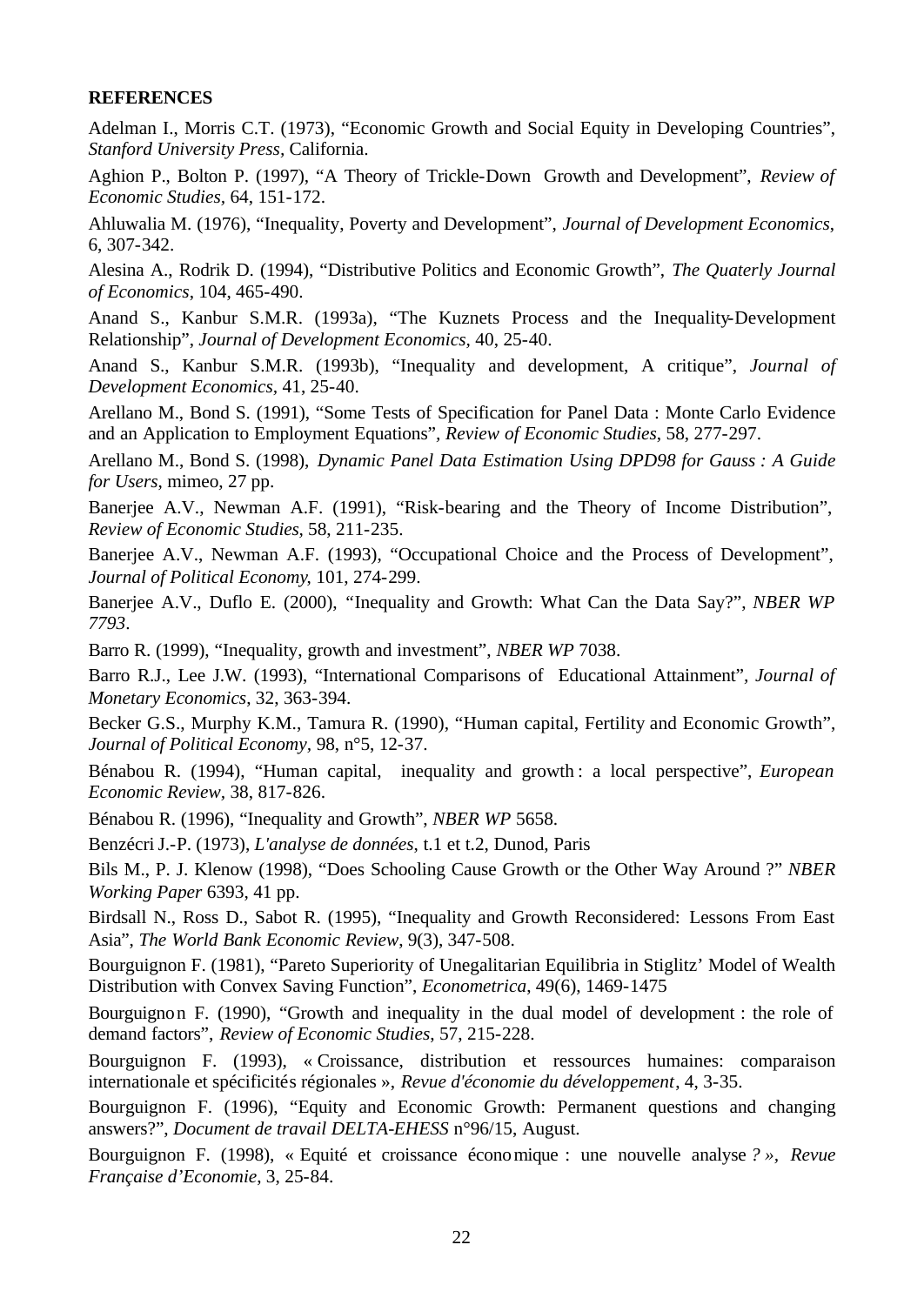Bourguignon F., Morrisson C. (1990), "Income distribution, Development and Foreign Trade: a Cross-Sectional Analysis", *European Economic Review*, 34, 1113-1132.

Bourguignon F., Morrisson C. (1998), "Inequality and Development: The Role of Dualism", *Journal of Development Economics*, 57(2), 233-258*.* 

Bourguignon F., Verdier T. (2000), "Oligarchy, Democraty, Inequality and Growth*", Journal of Development Economics*, 62(2), 285-314

Caselli F., Esquivel G., Lefort F. (1996), "Reopening the Convergence Debate : A New Look at Cross-Country Growth Empirics", *Journal of Economic Growth*, 1, 363-389.

Clarke G.R.G. (1995), "More Evidence On Income Distribution and Growth", *Journal of Development Economics,* 47(2), 403-427.

Dahan M., D. Tsiddon (1998), "Demographic Transition, Income Distribution, and Economic Growth", *Journal of Economic Growth*, 3(1), 29-52

Deininger K., Squire L. (1996), "A New Data Set Measuring Income Inequality", *The World Bank Economic Review*, 10(3), 565-591.

Deininger K., Squire L. (1998), "New Ways of Looking at Old Issues: Inequality and Growth", *Journal of Development Economics*, 57, 259-287.

Dollar D., Kraay A. (2000), *Growth Is Good for the Poor*, mimeo, The World Bank, 43 pp.

Durlauf S.N. (1996), "A theory of persistent inequality", *Journal of Economic Growth*, 1(1), 75-93.

Durlauf S.N. (1994), "Spillovers, stratification and inequality", *European Economic Review*, 38, 836-845

Fields G.S., Jakubson (1994), "New evidence on the Kuznets Curve"*, Cornell University Working Paper*, mimeo.

Fishlow A. (1996), "Inequality, Poverty and Growth: Where Do We Stand?, in Bruno M., B. Pleskovic (eds)", *Annual World Bank.Conference on Development Economics 1995,* The World Bank.

Forbes K.J. (1999), "A Reassessment of the Relationship Between Inequality and Growth*", MIT Working Paper*, mimeo, 26 pp.

Galor O., Tsiddon D. (1997), "The Distribution of Human Capital and Economic Growth", *Journal of Economic Growth*, 2(1), 93-124

Galor O., Zeira J. (1993), "Income distribution and macroeconomics", *Review of Economic Studies*, 60, 35-52.

Galor O., Zang H. (1997), "Fertility, income distribution, and economic growth: Theory and cross country evidence", *Japan and the World Economy*, 9(1997), 197-229.

Heckman J. (1979), *Sample Selection Bias as a Specification Error*, Econometrica, 47, 153-161.

Higgins M., Williamson J.G. (1999), "Explaining Inequality the World Around : Cohort Size, Kuznets Curves and Openness", mimeo, 44 pp.

Hoff K., J. Stiglitz (1999), *Modern Economic Theory and Development*, mimeo, The World Bank, november, 70 pp.

Kaldor N. (1956), "Alternative Theories of Distribution", *Review of Economic Studies*, 23(2), 94- 100.

Kuznets S. (1955), "Economic Growth and Income Inequality", *American Economic Review*, 45(1), 1-28.

Lee W., J. Roemer (1997), "Income Distribution, Redistributive Politics and Economic Growth", *Journal of Economic Growth*, 3(3), 217-240

Lewbel A. (2000), "Two Stage Least Squares Estimation of Endogeneous Sample Selection Threshold, or Censoring Model", mimeo, Boston College, 32 pp.

Li H., Squire L., Zou H. (1998), "Explaining International and Intertemporal Variations in Income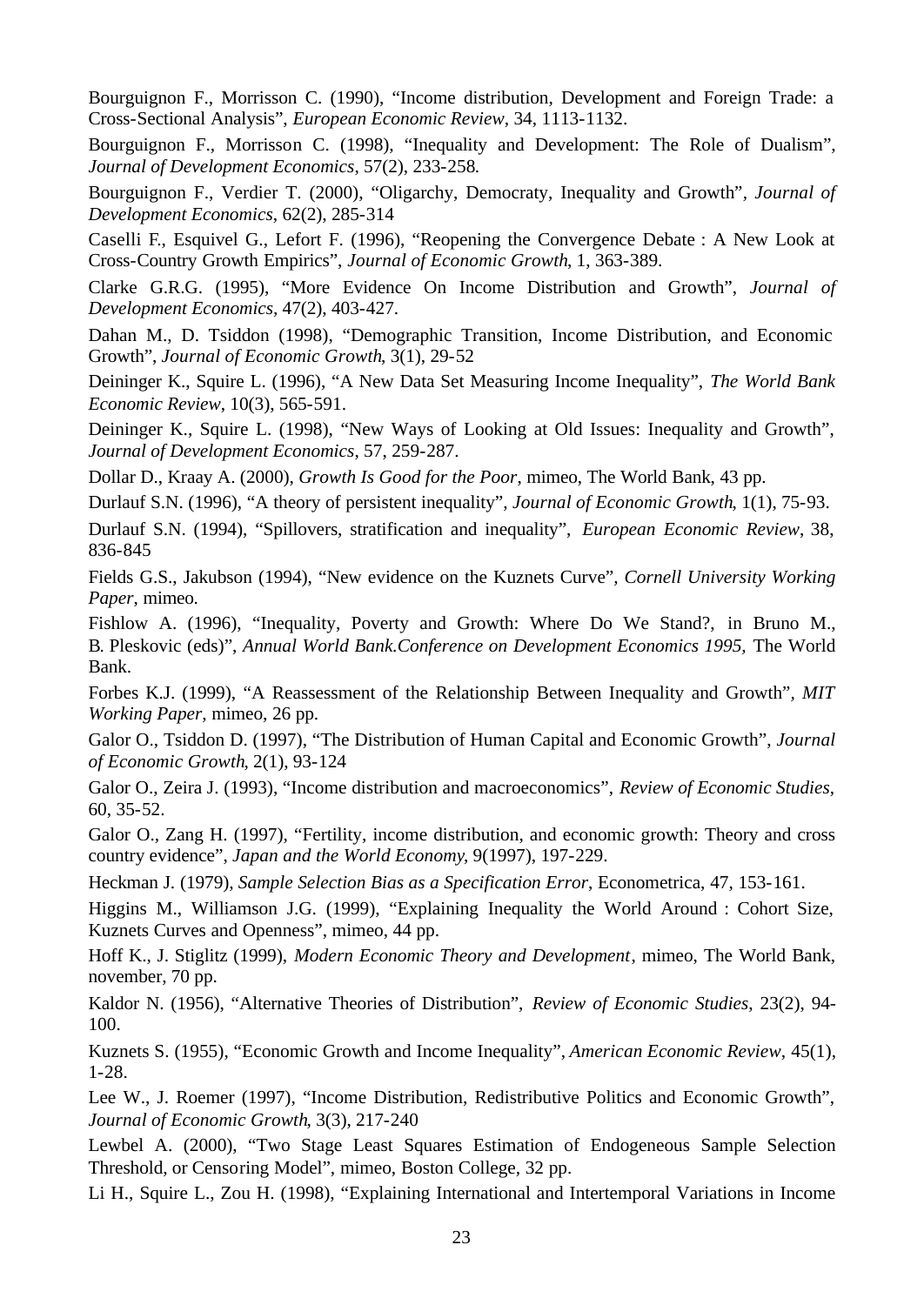Inequality", *Economic Journal*, 108, 26-43.

Loury G. (1981), *Intergenerational Transfers and the Distribution of Earnings*, Econometrica, 49, 843-867

Mankiw N.G., Romer D., Weil D.N. (1992), "A contribution to the empirics of economic growth", *Quarterly Journal of Economics*, 107(2), 407-437

Murphy K.M., Shleifer A., Vishny R. (1989), "Income Distribution, Market Size and Industrialization", *Quarterly Journal of Economics*, 104, 537-564.

Pananek G., Kyn O. (1986), "The effect on income distribution of development, the growth rate and economic strategy", *Journal of Development Economics*, 23, 55-65.

Perotti R. (1993), "Political equilibrium, income distribution and growth"*, Review of Economics Studies*, 60, 755-776.

Perotti R. (1994), "Income Distribution and Investment", *European Economic Review*, 38, 827-835.

Perotti R. (1996), "Growth, Income Distribution and Democracy: What the Data Say", *Journal of Economic Growth*, 1(1), 149-187.

Persson T., Tabellini G. (1994), "Is Inequality Harmful for Growth?", *The American Economic Review*, 84(3), 600-620.

Piketty T. (1997), "The Dynamics of Wealth Distribution and the Interest Rate with Credit Rationing", *Review of Economics Studies*, 64, 173-189.

Popper K. R. (1959), *La logique de la découverte scientifique*, Payot, Paris, trad. fr. 1973

Rossi N., G. Toniolo, G. Vecchi (1999), "Is the Kuznets Curve Still Alive ? Evidence from Italy's Household Budgets, 1881-1961", *CEPR Discussion Paper* N°2140, 57 pp.

Saint-Paul G., Verdier T. (1993), "Education, democracy and growth"*, Journal of Development Economics*, 42, 399-407.

Stiglitz J. (1969), *Distribution of Income and Wealth Among Individuals*, Econometrica,.37(3), 382- 397.

Schumpeter J. A. (1954), *Histoire de l'analyse économique*, tome III, Gallimard, Paris, trad. fr. 1983.

Volle M. (1981), *L'analyse des données*, Economica, Paris.

White H. (1982), *Instrumental Variables Regression with Independent Observations*, Econometrica, 50, 483-499.

World Bank (1998), *World Development Indicators*, CD ROM.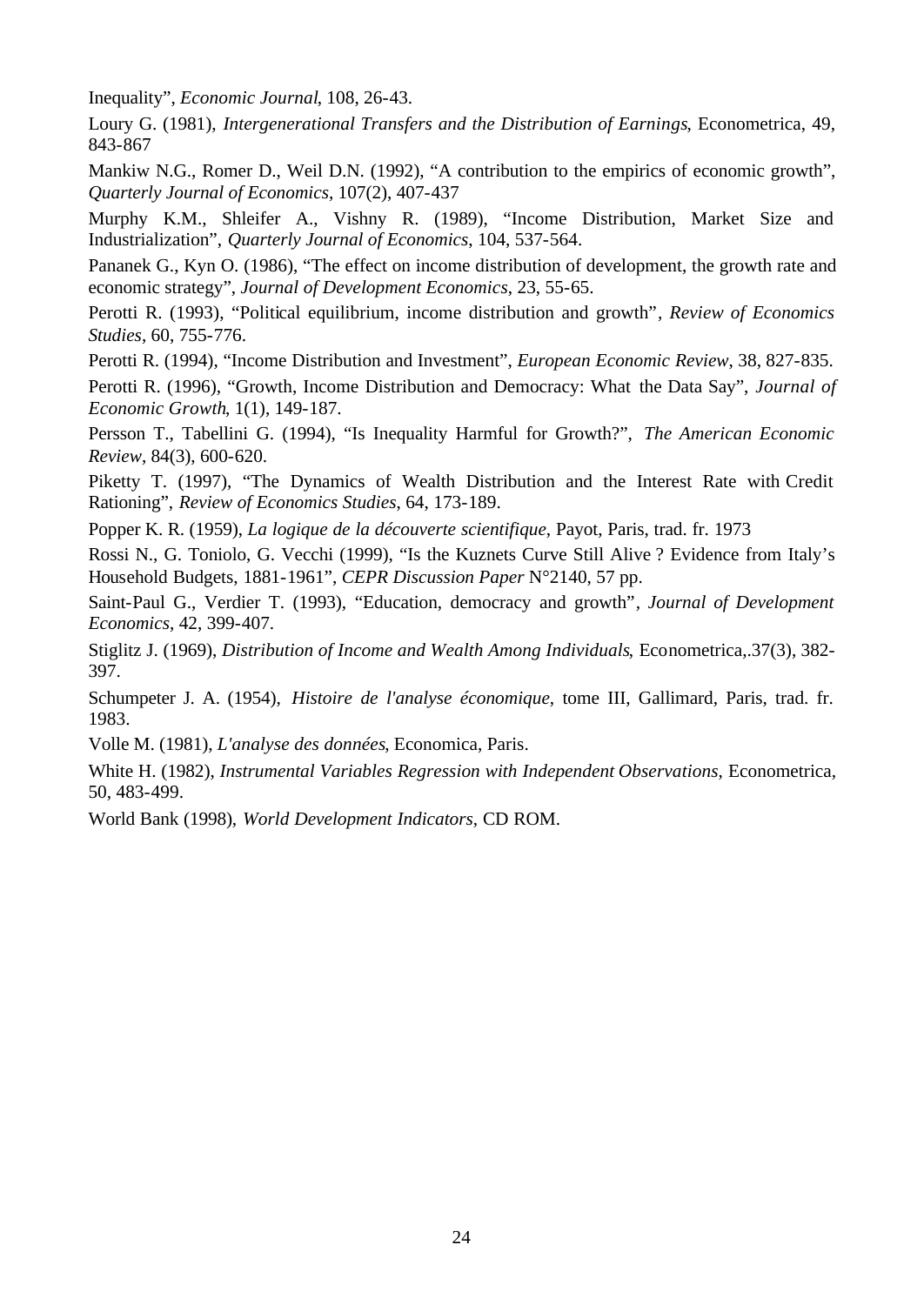# **APPENDIX**

| <b>Variable</b> | <b>Definition</b>                                                                | <b>Source</b>              |
|-----------------|----------------------------------------------------------------------------------|----------------------------|
| $GDP(-1)$       | Per capita GDP in international dollars at the beginning of the CEPII CHELEM-GDP |                            |
|                 | period (e.g. 1980 value for 1980-1984)                                           | database (1998)            |
| $GDPSQ(-1)$     | $GDP(-1)$ squared                                                                | idem                       |
| $LGDP(-1)$      | Logarithm of $GDP(-1)$                                                           | idem                       |
| <b>GROWTH</b>   | GDP growth rate over the period                                                  | idem                       |
|                 | $= LGDP-LGDP(-1)$                                                                |                            |
| <b>GINI</b>     | Gini index                                                                       | Deininger<br>Squire<br>and |
|                 |                                                                                  | (1996)                     |
| $[L] SECR(-2)$  | [Log of the] Gross secondary education rate at the beginning                     | World<br>Development       |
|                 | of the period, lagged once (e.g. 1975 value for 1980-1984)                       | Indicators (2000)          |
| [L]PRIMR        | [Log of the] Gross primary education rate                                        | idem                       |
| [L]FERT         | [Log of the] Fertility rate                                                      | idem                       |
| [L]GPOPC        | [Log of the] population growth rate $+0.05$                                      | idem                       |
| $[L]$ INV       | [Log of the] Investment rate                                                     | idem                       |
| [L]RLP          | [Log of the] Labour productivity ratio between the agricultural                  |                            |
|                 | sector and other sectors                                                         |                            |

# **Appendix 1 : Dictionary of variables**

# **Appendix 1 : Descriptive statistics**

|                                                         | <b>Echantillon</b> | <b>Echantillon</b> |
|---------------------------------------------------------|--------------------|--------------------|
|                                                         | $n^{\circ}1$       | $n^{\circ}2$       |
| A. Number of periods                                    |                    |                    |
| 1970-1974                                               | 77                 | 9                  |
| 1975-1979                                               | 81                 | 10                 |
| 1980-1984                                               | 82                 | 20                 |
| 1985-1989                                               | 78                 | 27                 |
| 1990-1994                                               | 69                 | 26                 |
| Total                                                   | 387                | 92                 |
| B. Means                                                |                    |                    |
| Per capita GDP in 1985 international dollars            | 5185.6             | 9020.2             |
| Per capita GDP growth rate (%)                          | 1.4                | 2.2                |
| Gini index                                              | 0.415              | 0.377              |
| Values missing from the Gini index (%)                  | 45.2               | 0.0                |
| Investment rate (%)                                     | 17.2               | 22.1               |
| Gross secondary education rate (%)                      | 45.0               | 67.4               |
| Gross primary education rate (%)                        | 89.5               | 100.7              |
| Population growth rate (%)                              | 1.9                | 1.2                |
| Fertility rate                                          | 4.3                | 2.6                |
| $\overline{a}$                                          |                    |                    |
| C. Number of countries per region<br>Sub-Saharan Africa | 29                 |                    |
| Latin America and the Caribbean                         | 18                 | 1<br>8             |
| South and East Asia                                     | 12                 | 10                 |
| <b>OECD</b> countries                                   | 19                 | 13                 |
| Others                                                  | 12                 | 5                  |
| Total                                                   | 90                 | 37                 |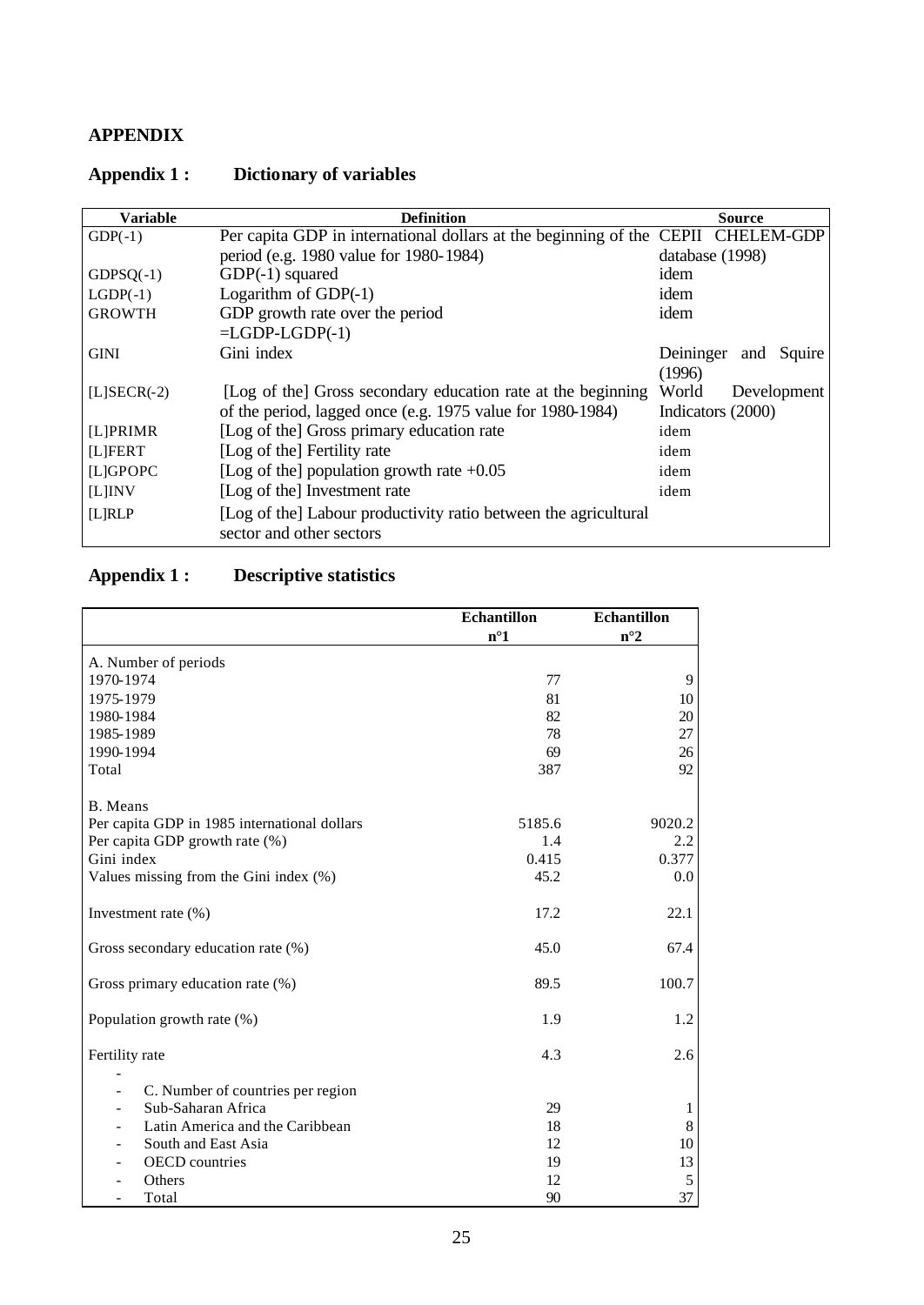#### **Appendix 2 : Multiple correspondences analysis**



26